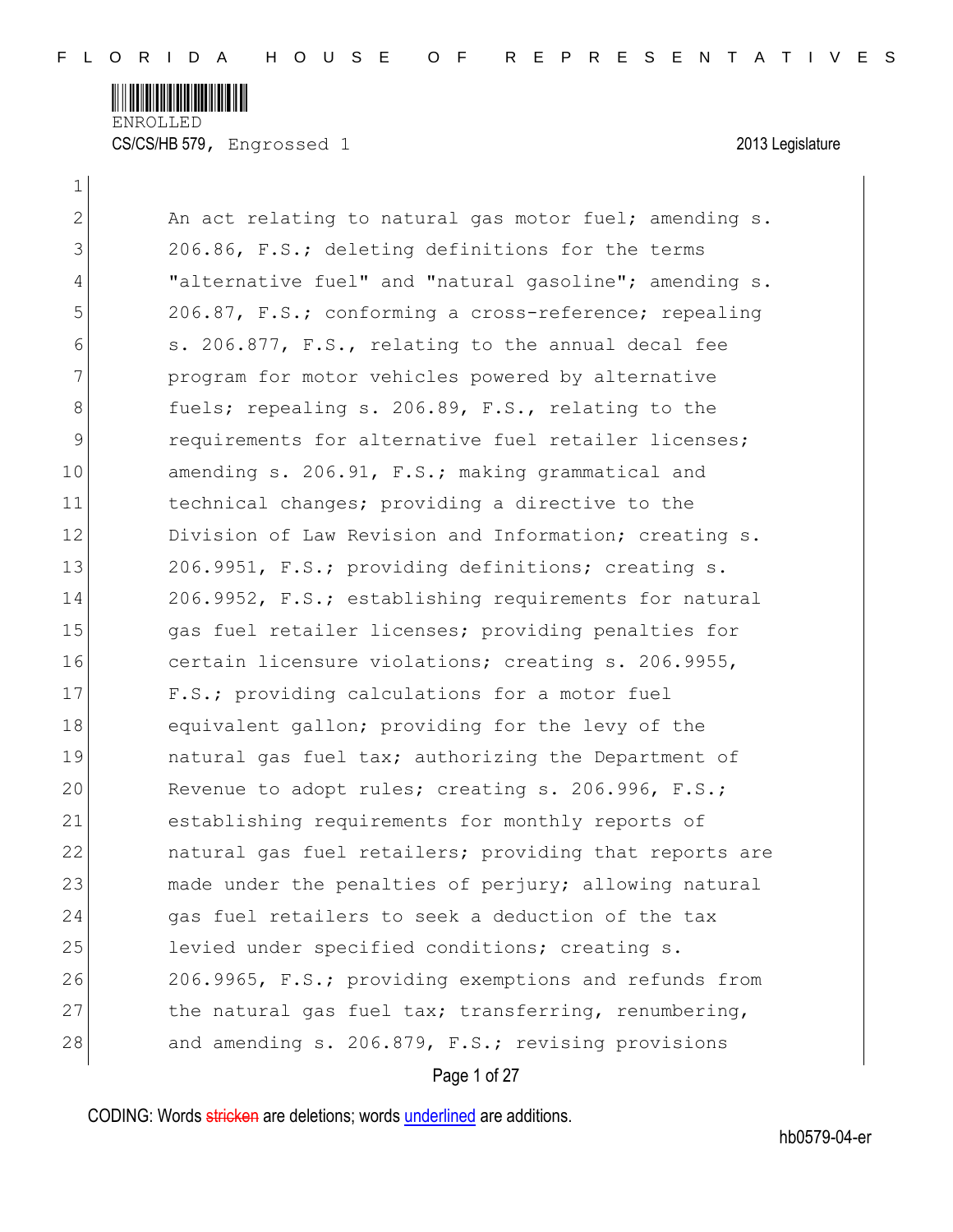

CS/CS/HB 579, Engrossed 1 2013 Legislature

| 29 | relating to the state and local alternative fuel user  |
|----|--------------------------------------------------------|
| 30 | fee clearing trust funds; creating s. 206.998, F.S.;   |
| 31 | providing for the applicability of specified sections  |
| 32 | of parts I and II of ch. 206, F.S.; amending s.        |
| 33 | 212.055, F.S.; expanding the use of the local          |
| 34 | government infrastructure surtax to include the        |
| 35 | installation of systems for natural gas fuel; amending |
| 36 | s. 212.08, F.S.; providing an exemption from taxes for |
| 37 | natural gas fuel under certain circumstances;          |
| 38 | directing the Office of Program Policy Analysis and    |
| 39 | Government Accountability to complete a report         |
| 40 | reviewing the taxation of natural gas fuel; requiring  |
| 41 | the report to be submitted to the Legislature by a     |
| 42 | specified date; creating the natural gas fuel fleet    |
| 43 | vehicle rebate program within the Department of        |
| 44 | Agriculture and Consumer Services; providing           |
| 45 | definitions; prescribing powers and duties of the      |
| 46 | department with respect to the program; prescribing    |
| 47 | limits on rebate awards; providing policies and        |
| 48 | procedures for application approval; requiring the     |
| 49 | department to adopt rules by a specified date;         |
| 50 | requiring the department to publish on its website the |
| 51 | availability of rebate funds; requiring the department |
| 52 | to submit an annual assessment to the Governor, the    |
| 53 | Legislature, and the Office of Program Policy Analysis |
| 54 | and Government Accountability by a specified date;     |
| 55 | requiring the Office of Program Policy Analysis and    |
| 56 | Government Accountability to submit a report to the    |
|    |                                                        |

## Page 2 of 27

CODING: Words stricken are deletions; words underlined are additions.

hb0579-04-er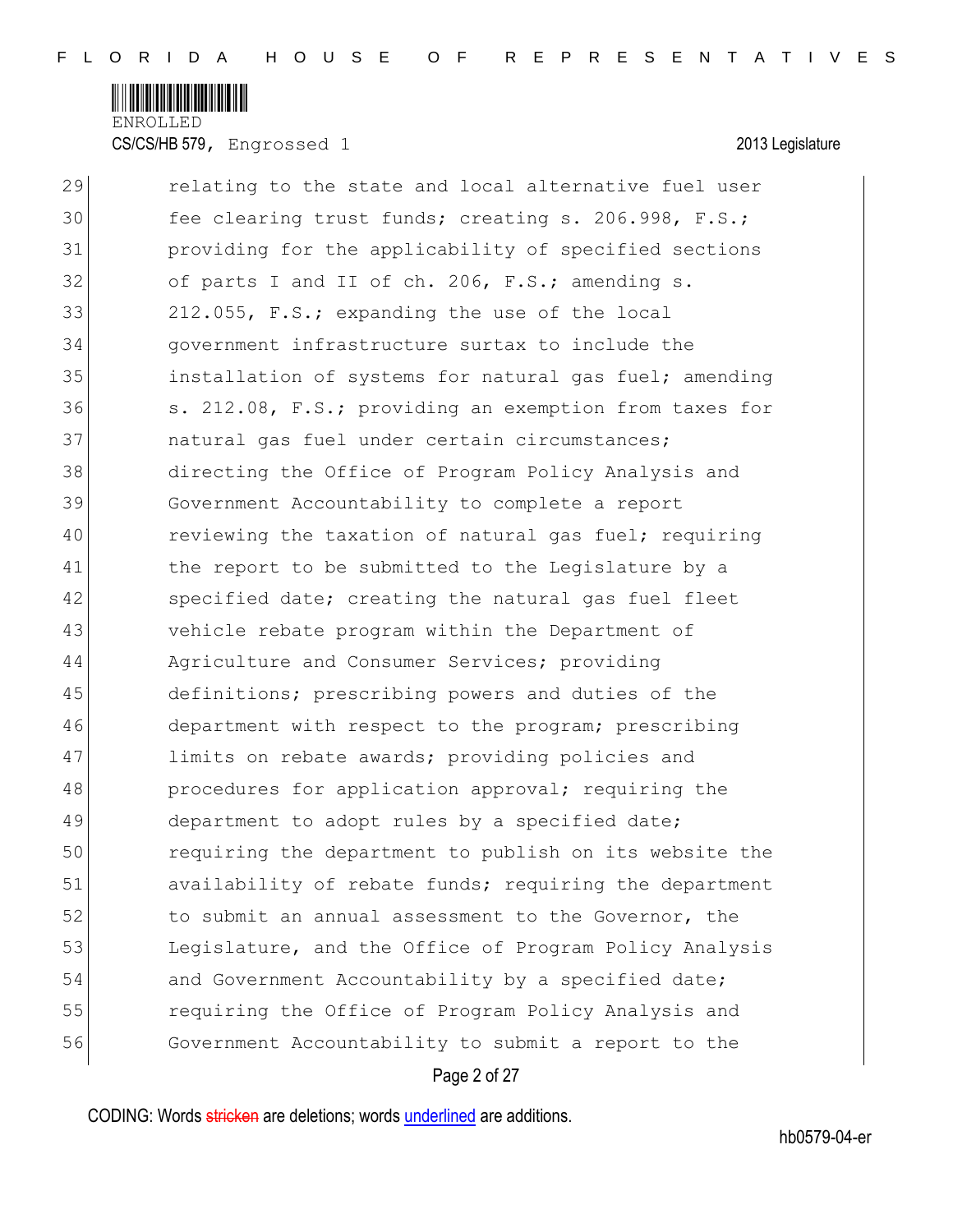

CS/CS/HB 579, Engrossed 1 2013 Legislature

|                 | Page 3 of 27                                                     |
|-----------------|------------------------------------------------------------------|
| 84              | commercially known or sold as natural gasoline, butane gas,      |
| 83              | includes, but is not limited to, all forms of fuel commonly or   |
| 82              | form of vehicle, machine, or mechanical contrivance. This term   |
| 81              | used in an internal combustion engine or motor to propel any     |
| 80              | product or compressed natural gas product or combination thereof |
| 79              | (4) "Alternative fuel" means any liquefied petroleum gas         |
| 78              | used for a purpose other than the propulsion of the vehicle.     |
| 77              | public highways of this state, even though the motor is also     |
| 76              | within this state for the propulsion of a motor vehicle on the   |
| 75              | "User" includes any person who uses diesel fuels<br>(3)          |
| 74              | requirements.                                                    |
| 73              | dyed for exempt use in accordance with Internal Revenue Code     |
| 72              | not held in bulk storage at a terminal and which has not been    |
| 71              | "Taxable diesel fuel" or "fuel" means any diesel fuel<br>(2)     |
| 70 <sub>l</sub> | diesel-powered motor vehicle.                                    |
| 69              | diesel or any product placed into the storage supply tank of a   |
| 68              | known as diesel #2, biodiesel, or any other product blended with |
| 67              | "Diesel fuel" means all petroleum distillates commonly<br>(1)    |
| 66              | 206.86 Definitions. As used in this part:                        |
| 65              | read:                                                            |
| 64              | Section 1. Section 206.86, Florida Statutes, is amended to       |
| 63              |                                                                  |
| 62              | Be It Enacted by the Legislature of the State of Florida:        |
| 61              |                                                                  |
| 60              | providing effective dates.                                       |
| 59              | appropriation for a program created by this act;                 |
| 58              | providing reporting requirements; providing an                   |
| 57              | Governor and the Legislature by a specified date;                |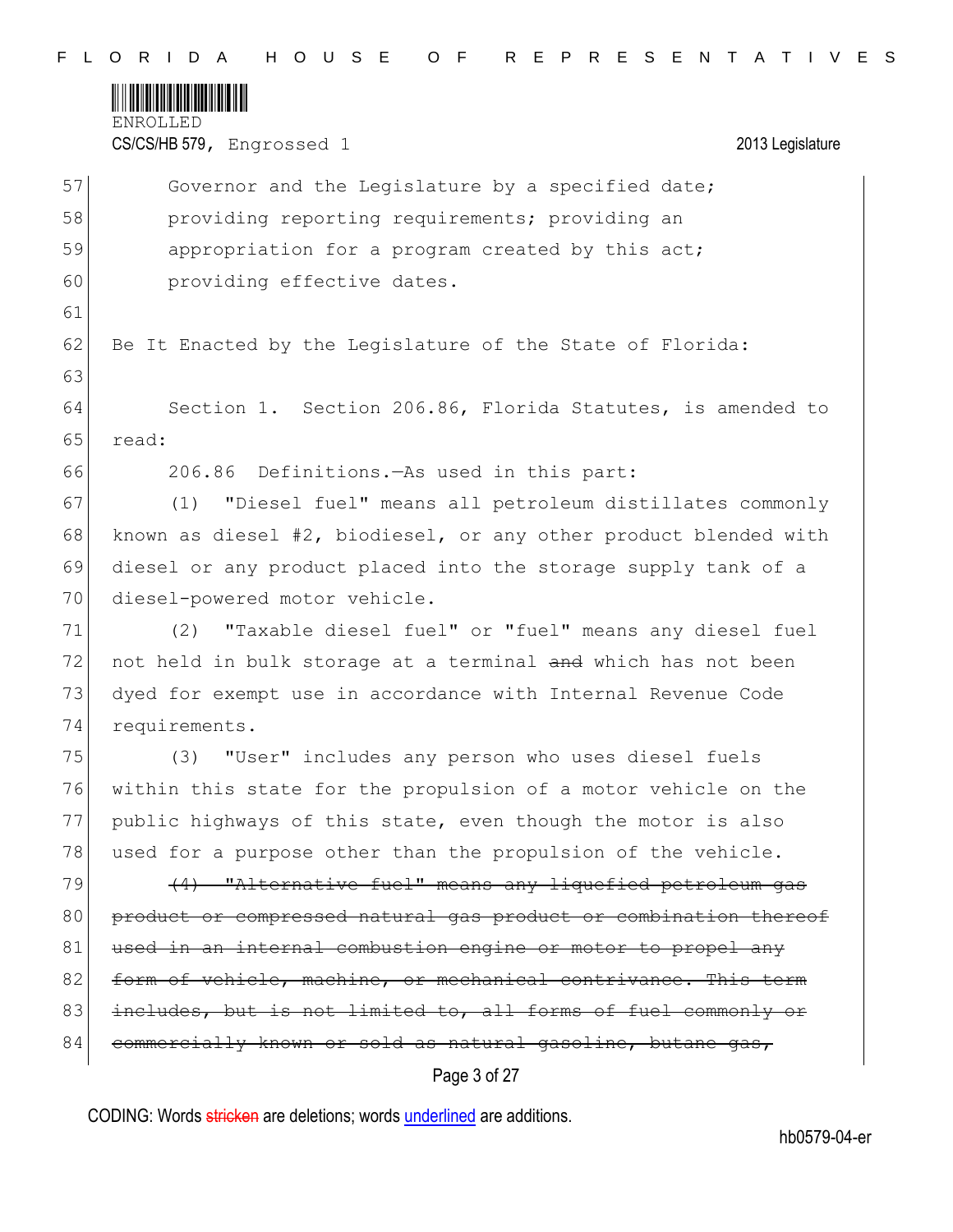

85 propane gas, or any other form of liquefied petroleum gas or 86 compressed natural gas.

 $87$  (5) "Natural gasoline" is a liquid hydrocarbon that is 88 produced by natural gas and must be blended with other liquid 89 petroleum products to produce motor fuel.

90  $(4)$   $(6)$  "Removal" means any physical transfer of diesel 91 fuel and any use of diesel fuel other than as a material in the 92 production of diesel fuel.

93  $(5)$   $(7)$  "Blender" means any person who that produces 94 blended diesel fuel outside the bulk transfer/terminal system.

95  $(6)$   $(8)$  "Colorless marker" means material that is not 96 perceptible to the senses until the diesel fuel into which it is 97 introduced is subjected to a scientific test.

98  $(7)$   $(9)$  "Dyed diesel fuel" means diesel fuel that is dyed 99 in accordance with United States Environmental Protection Agency 100 or Internal Revenue Service requirements for high sulfur diesel 101 fuel or low sulfur diesel fuel.

102  $(8)$   $(10)$  "Ultimate vendor" means a licensee that sells 103 undyed diesel fuel to the United States or its departments or 104 agencies in bulk lots of not less than 500 gallons in each 105 delivery or to the user of the diesel fuel for use on a farm for 106 farming purposes.

107  $(9)$   $(11)$  "Local government user of diesel fuel" means any 108 county, municipality, or school district licensed by the 109 department to use untaxed diesel fuel in motor vehicles.

110  $(10)$   $(12)$  "Mass transit system" means any licensed local 111 transportation company providing local bus service that is open 112 to the public and that travels regular routes.

### Page 4 of 27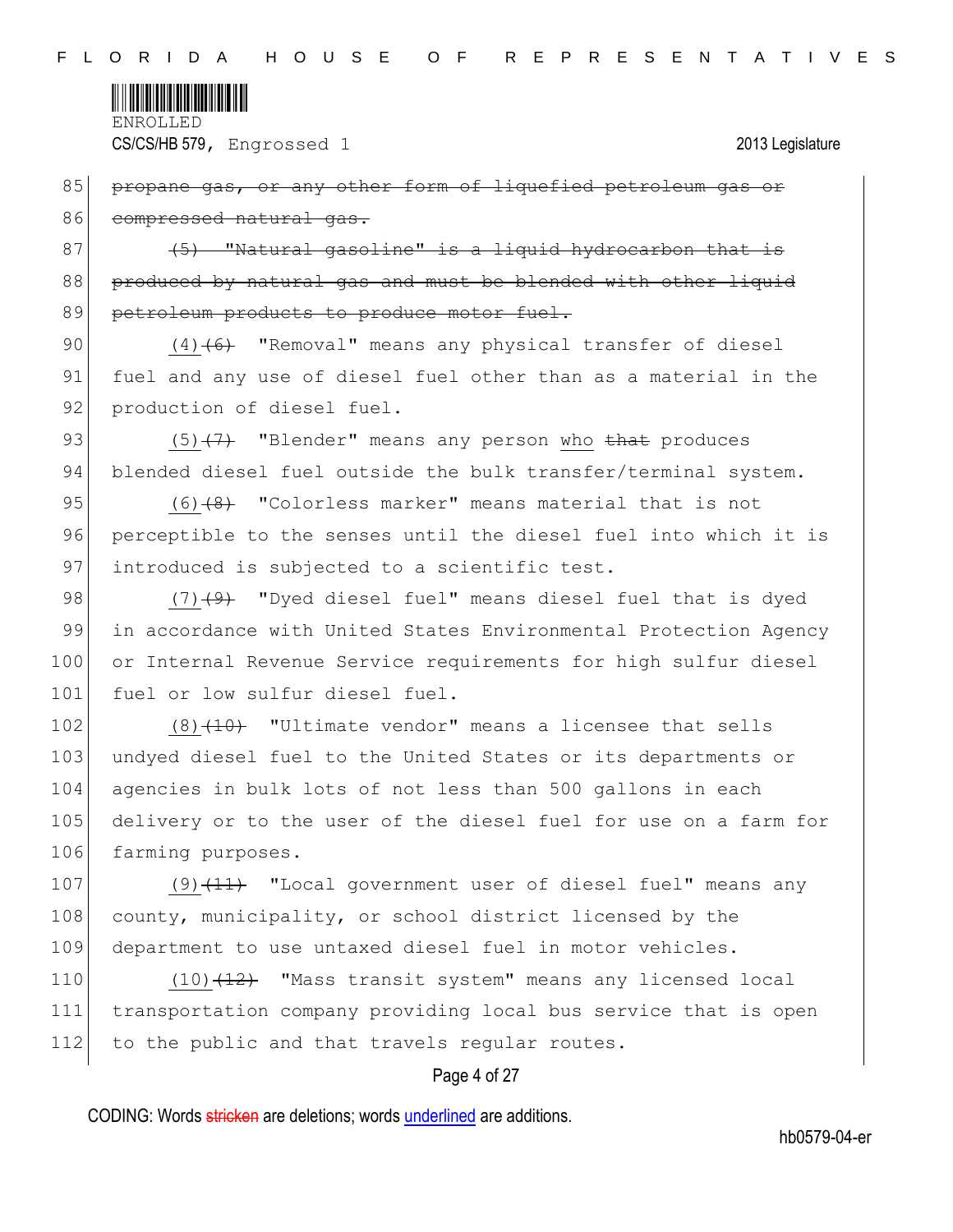

CS/CS/HB 579, Engrossed 1 2013 Legislature

| 113 | $(11)$ $(13)$ "Diesel fuel registrant" means anyone required by     |
|-----|---------------------------------------------------------------------|
| 114 | this chapter to be licensed to remit diesel fuel taxes,             |
| 115 | including, but not limited to, terminal suppliers, importers,       |
| 116 | local government users of diesel fuel, and mass transit systems.    |
| 117 | $(12)$ $(14)$ "Biodiesel" means any product made from               |
| 118 | nonpetroleum-based oils or fats which is suitable for use in        |
| 119 | diesel-powered engines. Biodiesel is also referred to as alkyl      |
| 120 | esters.                                                             |
| 121 | $(13)$ $(15)$ "Biodiesel manufacturer" means those industrial       |
| 122 | plants, regardless of capacity, where organic products are used     |
| 123 | in the production of biodiesel. This includes businesses that       |
| 124 | process or blend organic products that are marketed as              |
| 125 | biodiesel.                                                          |
| 126 | Section 2. Paragraph (a) of subsection (1) of section               |
| 127 | 206.87, Florida Statutes, is amended to read:                       |
| 128 | 206.87 Levy of tax.-                                                |
| 129 | $(1)$ (a) An excise tax of 4 cents per gallon is hereby             |
| 130 | imposed upon each net gallon of diesel fuel subject to the tax      |
| 131 | under subsection $(2)$ , except alternative fuels which are subject |
| 132 | to the fee imposed by s. 206.877.                                   |
| 133 | Section 3. Section 206.877, Florida Statutes, is repealed.          |
| 134 | Section 4. Section 206.89, Florida Statutes, is repealed.           |
| 135 | Section 5. Subsection (1) of section 206.91, Florida                |
| 136 | Statutes, is amended to read:                                       |
| 137 | Tax reports; computation and payment of tax.-<br>206.91             |
| 138 | For the purpose of determining the amount of taxes<br>(1)           |
| 139 | imposed by s. 206.87, each diesel fuel registrant shall, not        |
| 140 | later than the 20th day of each calendar month, mail to the         |
|     | Page 5 of 27                                                        |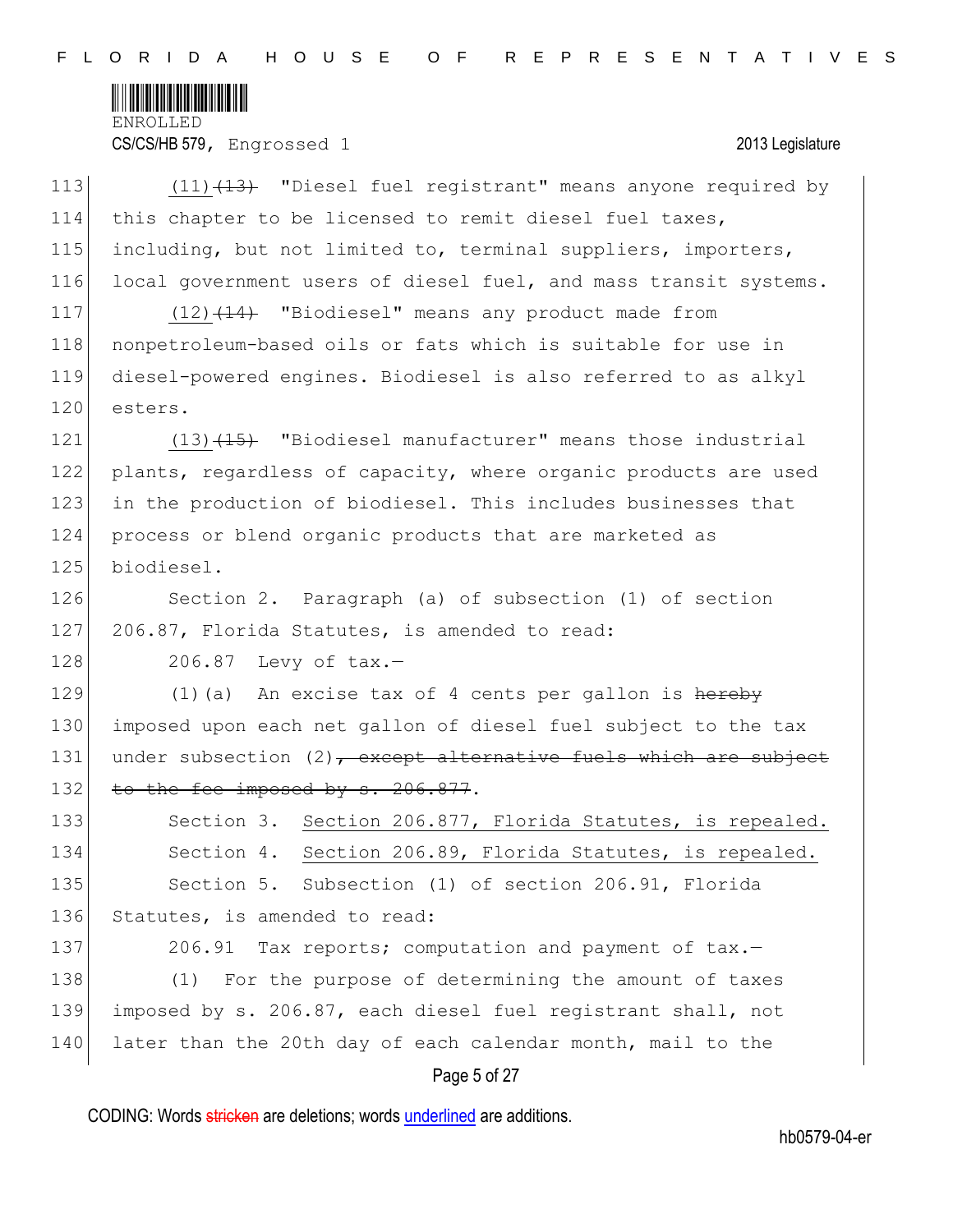

141 department, on forms prescribed by the department, monthly 142 reports that provide which shall show such information on 143 inventories, purchases, nontaxable disposals, and taxable sales 144 in gallons of diesel fuel and alternative fuel, for the 145 | preceding calendar month as may be required by the department. 146 However, if the 20th day falls on a Saturday, a Sunday, or a 147 federal or state legal holiday, returns shall be accepted if 148 postmarked on the next succeeding workday. The reports must 149 include, shall contain or be verified by, a written declaration 150 stating that they are such report is made under the penalties of 151 perjury. The diesel fuel registrant shall deduct from the amount 152 of taxes shown by the report to be payable an amount equivalent 153 to .67 percent of the taxes on diesel fuel imposed by s. 154 206.87(1)(a) and (e), which deduction is  $h$ ereby allowed to the 155 diesel fuel registrant on account of services and expenses in 156 complying with the provisions of this part. The allowance on 157 taxable gallons of diesel fuel sold to persons licensed under 158 | this chapter is not shall not be deductible unless the diesel 159 fuel registrant has allowed 50 percent of the allowance provided 160 by this section to a purchaser with a valid wholesaler or 161 terminal supplier license. This allowance is not shall not be 162 deductible unless payment of the taxes is made on or before the 163 20th day of the month as herein required in this subsection. 164 Nothing in This subsection does not shall be construed to 165 authorize a deduction from the constitutional fuel tax or fuel 166 sales tax. 167 Section 6. The Division of Law Revision and Information is

168 requested to create part V of chapter 206, Florida Statutes,

Page 6 of 27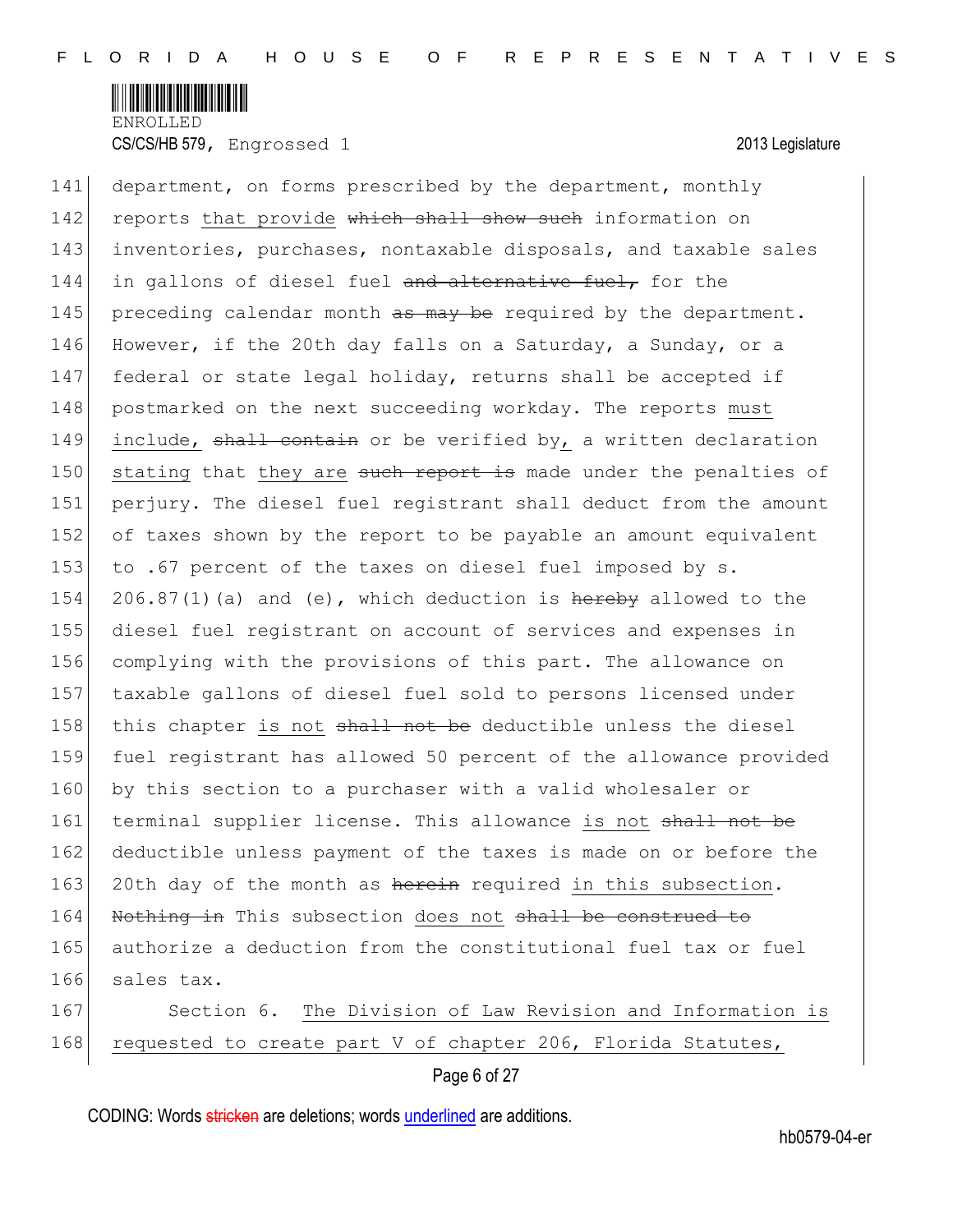

CS/CS/HB 579, Engrossed 1 2013 Legislature

| 169 | consisting of ss. 206.9951-206.998, entitled "NATURAL GAS FUEL." |
|-----|------------------------------------------------------------------|
| 170 | Section 7. Section 206.9951, Florida Statutes, is created        |
| 171 | to read:                                                         |
| 172 | 206.9951 Definitions. - As used in this part, the term:          |
| 173 | "Motor fuel equivalent gallon" means the volume of<br>(1)        |
| 174 | natural gas fuel it takes to equal the energy content of 1       |
| 175 | gallon of motor fuel.                                            |
| 176 | "Natural gas fuel" means any liquefied petroleum gas<br>(2)      |
| 177 | product, compressed natural gas product, or combination thereof  |
| 178 | used in a motor vehicle as defined in s. 206.01(23). This term   |
| 179 | includes, but is not limited to, all forms of fuel commonly or   |
| 180 | commercially known or sold as natural gasoline, butane gas,      |
| 181 | propane gas, or any other form of liquefied petroleum gas,       |
| 182 | compressed natural gas, or liquefied natural gas. This term does |
| 183 | not include natural gas or liquefied petroleum placed in a       |
| 184 | separate tank of a motor vehicle for cooking, heating, water     |
| 185 | heating, or electric generation.                                 |
| 186 | "Natural gas fuel retailer" means any person who<br>(3)          |
| 187 | sells, produces, or refines natural gas fuel for use in a motor  |
| 188 | vehicle as defined in s. 206.01(23). This term does not include  |
| 189 | individuals specified in s. 206.9965(5).                         |
| 190 | "Natural gasoline" is a liquid hydrocarbon that is<br>(4)        |
| 191 | produced by natural gas and must be blended with other liquid    |
| 192 | petroleum products to produce motor fuel.                        |
| 193 | "Person" means a natural person, corporation,<br>(5)             |
| 194 | copartnership, firm, company, agency, or association; a state    |
| 195 | agency; a federal agency; or a political subdivision of the      |
| 196 | state.                                                           |

# Page 7 of 27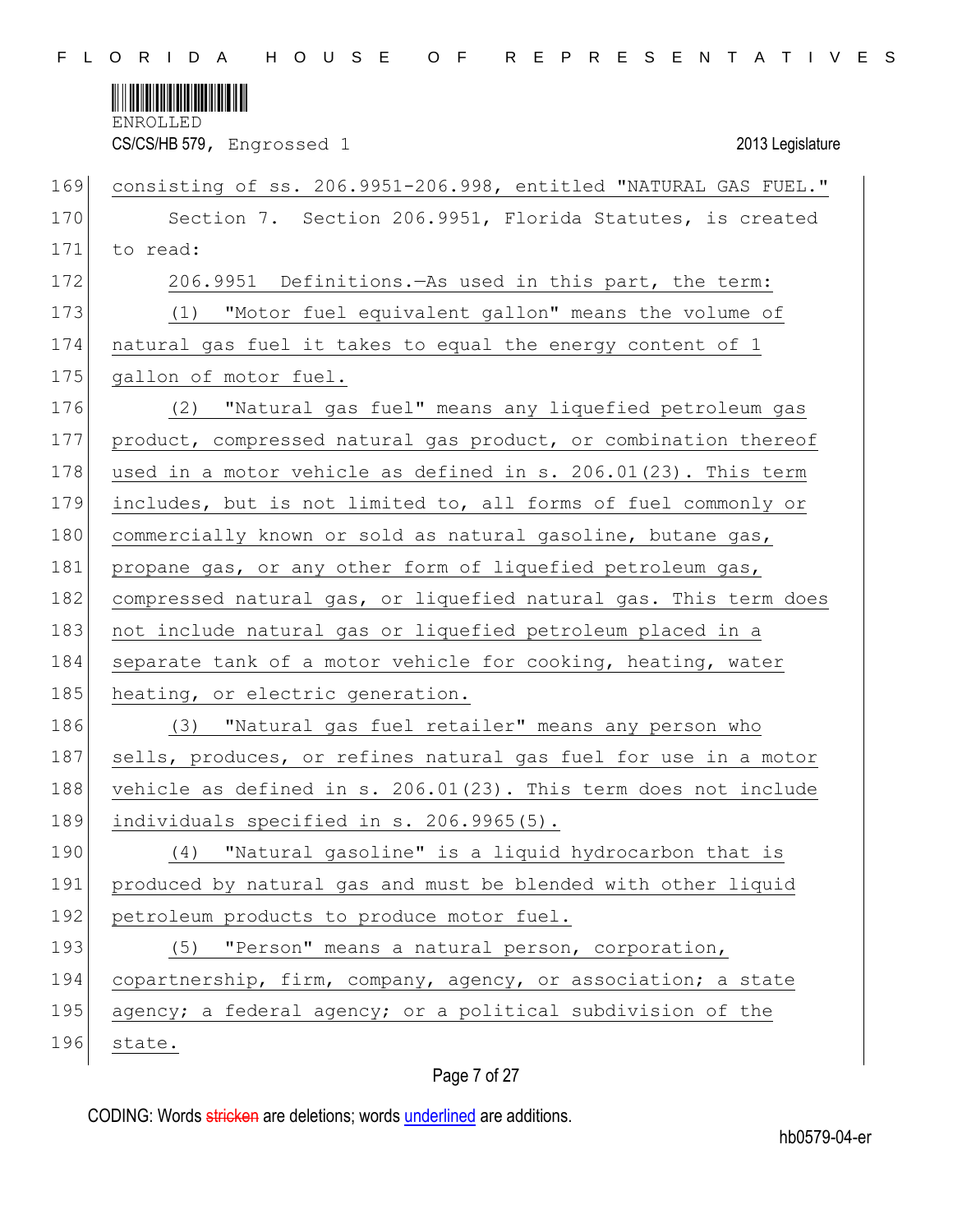

CS/CS/HB 579, Engrossed 1 2013 Legislature

| 197 | Section 8. Section 206.9952, Florida Statutes, is created        |
|-----|------------------------------------------------------------------|
| 198 | to read:                                                         |
| 199 | 206.9952 Application for license as a natural gas fuel           |
| 200 | retailer.-                                                       |
| 201 | (1) It is unlawful for any person to engage in business as       |
| 202 | a natural gas fuel retailer within this state unless the person  |
| 203 | is the holder of a valid license issued by the department to     |
| 204 | engage in such business.                                         |
| 205 | (2) A person who has facilities for placing natural gas          |
| 206 | fuel into the supply system of an internal combustion engine     |
| 207 | fueled by individual portable containers of 10 gallons or less   |
| 208 | is not required to be licensed as a natural gas fuel retailer,   |
| 209 | provided that the fuel is only used for exempt purposes.         |
| 210 | (3) (a) Any person who acts as a natural gas retailer and        |
| 211 | does not hold a valid natural gas fuel retailer license shall    |
| 212 | pay a penalty of \$200 for each month of operation without a     |
| 213 | license. This paragraph expires December 31, 2018.               |
| 214 | (b) Effective January 1, 2019, any person who acts as a          |
| 215 | natural gas fuel retailer and does not hold a valid natural gas  |
| 216 | fuel retailer license shall pay a penalty of 25 percent of the   |
| 217 | tax assessed on the total purchases made during the unlicensed   |
| 218 | period.                                                          |
| 219 | To procure a natural gas fuel retailer license, a<br>(4)         |
| 220 | person shall file an application and a bond with the department  |
| 221 | on a form prescribed by the department. The department may not   |
| 222 | issue a license upon the receipt of any application unless it is |
| 223 | accompanied by a bond.                                           |
| 224 | When a natural gas fuel retailer license application<br>(5)      |
|     |                                                                  |

Page 8 of 27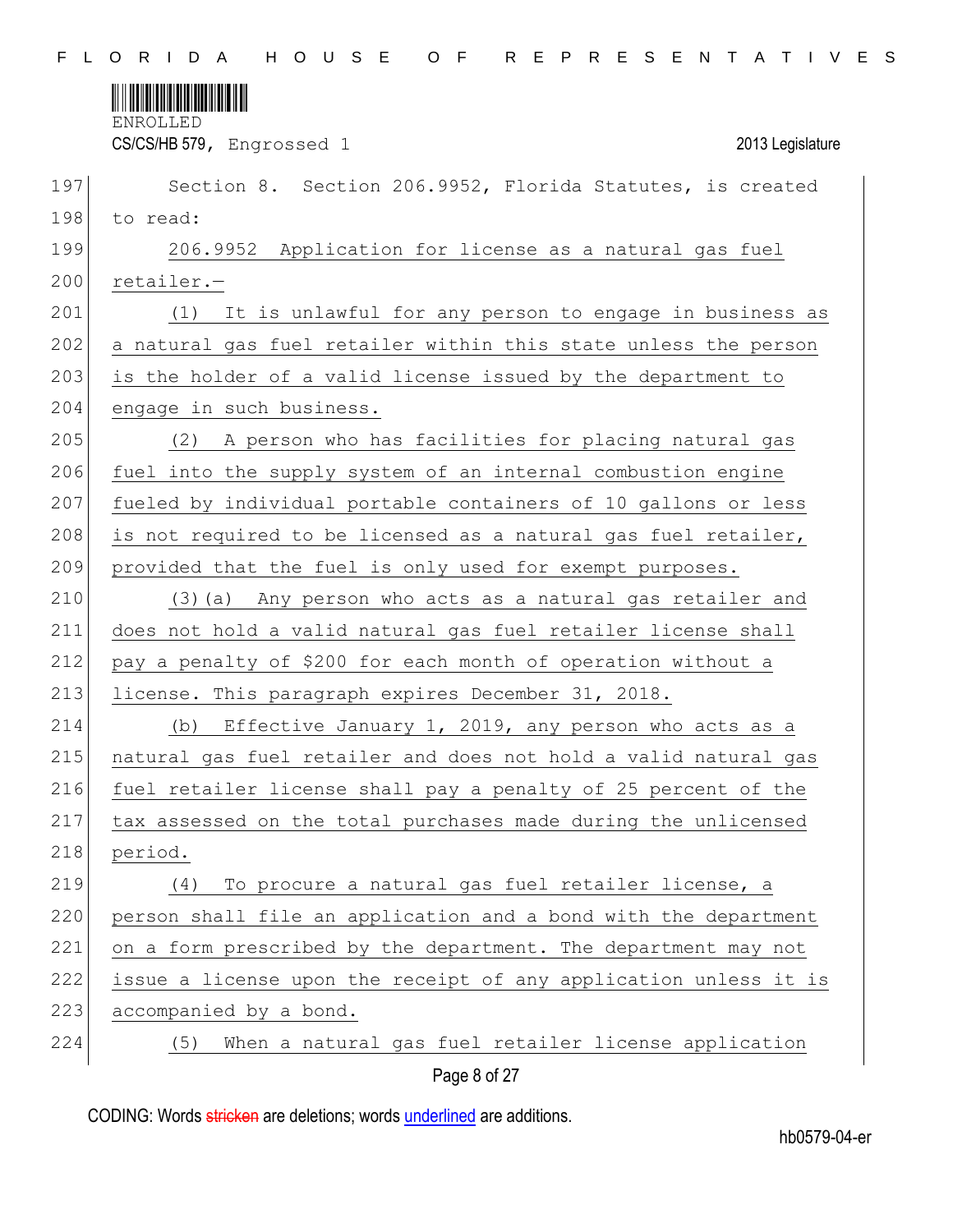

| 225 | is filed by a person whose previous license was canceled for     |
|-----|------------------------------------------------------------------|
| 226 | cause by the department or the department believes that such     |
| 227 | application was not filed in good faith or is filed by another   |
| 228 | person as a subterfuge for the actual person in interest whose   |
| 229 | previous license has been canceled, the department may, if       |
| 230 | evidence warrants, refuse to issue a license for such an         |
| 231 | application.                                                     |
| 232 | (6) Upon the department's issuance of a natural gas fuel         |
| 233 | retailer license, such license remains in effect so long as the  |
| 234 | natural gas fuel retailer is in compliance with the requirements |
| 235 | of this part.                                                    |
| 236 | (7) Such license may not be assigned and is valid only for       |
| 237 | the natural gas fuel retailer in whose name the license is       |
| 238 | issued. The license shall be displayed conspicuously by the      |
| 239 | natural gas fuel retailer in the principal place of business for |
| 240 | which the license was issued.                                    |
| 241 | (8)<br>With the exception of a state or federal agency or a      |
| 242 | political subdivision licensed under this chapter, each person,  |
| 243 | as defined in this part, who operates as a natural gas fuel      |
| 244 |                                                                  |
|     | retailer shall report monthly to the department and pay a tax on |
| 245 | all natural gas fuel purchases beginning January 1, 2019.        |
| 246 | (9)<br>The license application requires a license fee of \$5.    |
| 247 | Each license shall be renewed annually by submitting a           |
| 248 | reapplication and the license fee to the department. The license |
| 249 | fee shall be paid to the department for deposit into the General |
| 250 | Revenue Fund.                                                    |
| 251 | Section 9. Section 206.9955, Florida Statutes, is created        |

# Page 9 of 27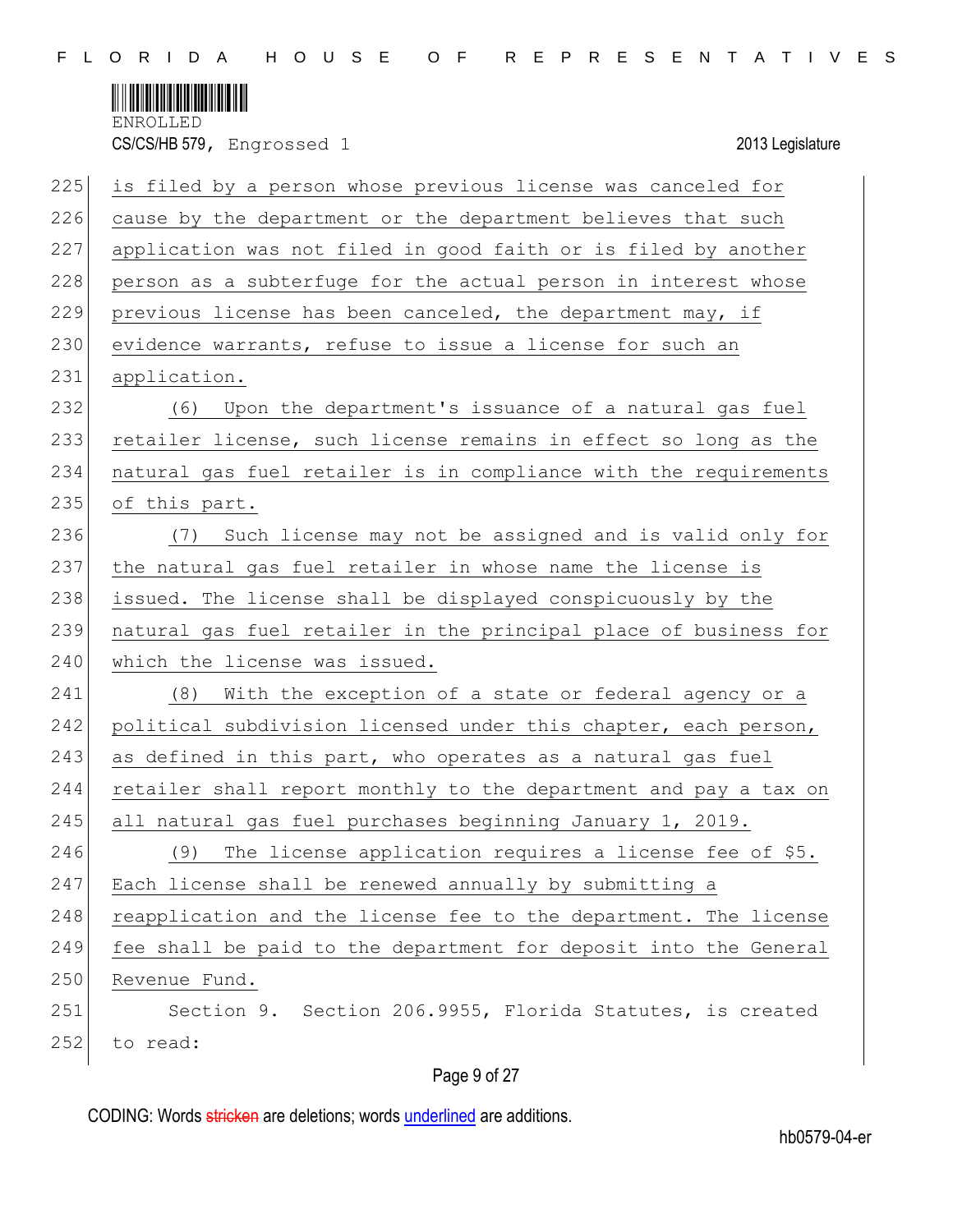

CS/CS/HB 579, Engrossed 1 2013 Legislature

| 253 | 206.9955 Levy of natural gas fuel tax.-                          |
|-----|------------------------------------------------------------------|
| 254 | The motor fuel equivalent gallon means the following<br>(1)      |
| 255 | for:                                                             |
| 256 | Compressed natural gas gallon: 5.66 pounds, or per<br>(a)        |
| 257 | each 126.67 cubic feet.                                          |
| 258 | Liquefied natural gas gallon: 6.06 pounds.<br>(b)                |
| 259 | Liquefied petroleum gas gallon: 1.35 gallons.<br>(C)             |
| 260 | (2) Effective January 1, 2019, the following taxes shall         |
| 261 | be imposed:                                                      |
| 262 | An excise tax of 4 cents upon each motor fuel<br>(a)             |
| 263 | equivalent gallon of natural gas fuel.                           |
| 264 | An additional tax of 1 cent upon each motor fuel<br>(b)          |
| 265 | equivalent gallon of natural gas fuel, which is designated as    |
| 266 | the "ninth-cent fuel tax."                                       |
| 267 | An additional tax of 1 cent on each motor fuel<br>(C)            |
| 268 | equivalent gallon of natural gas fuel by each county, which is   |
| 269 | designated as the "local option fuel tax."                       |
| 270 | (d) An additional tax on each motor fuel equivalent gallon       |
| 271 | of natural gas fuel, which is designated as the "State           |
| 272 | Comprehensive Enhanced Transportation System Tax," at a rate     |
| 273 | determined pursuant to this paragraph. Each calendar year, the   |
| 274 | department shall determine the tax rate applicable to the sale   |
| 275 | of natural gas fuel for the following 12-month period beginning  |
| 276 | January 1, rounded to the nearest tenth of a cent, by adjusting  |
| 277 | the initially established tax rate of 5.8 cents per gallon by    |
| 278 | the percentage change in the average of the Consumer Price Index |
| 279 | issued by the United States Department of Labor for the most     |
| 280 | recent 12-month period ending September 30.                      |

Page 10 of 27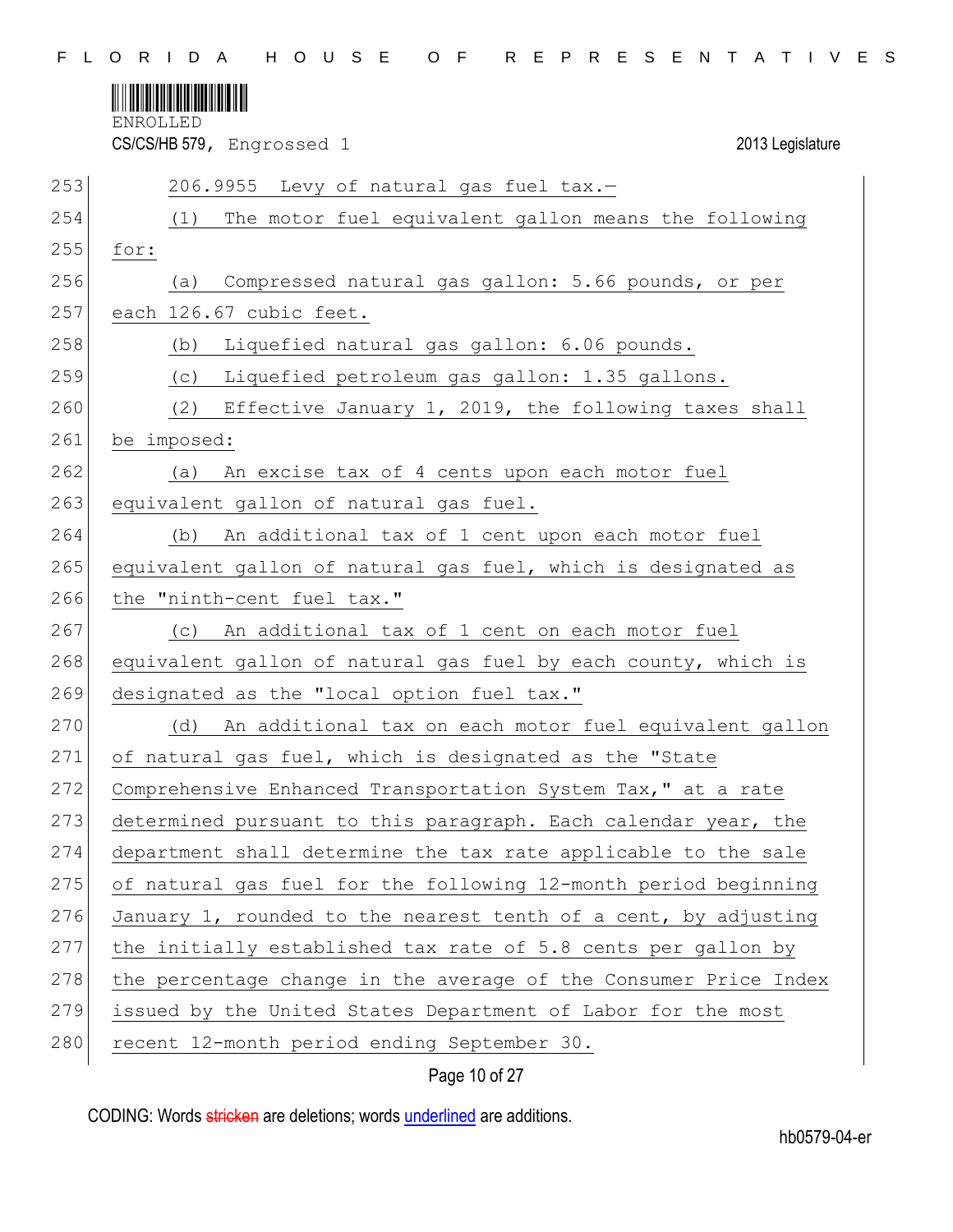

CS/CS/HB 579, Engrossed 1 2013 Legislature

| 281 | (e)1. An additional tax is imposed on each motor fuel            |
|-----|------------------------------------------------------------------|
| 282 | equivalent gallon of natural gas fuel for the privilege of       |
| 283 | selling natural gas fuel. Each calendar year, the department     |
| 284 | shall determine the tax rate applicable to the sale of natural   |
| 285 | gas fuel, rounded to the nearest tenth of a cent, for the        |
| 286 | following 12-month period beginning January 1. The tax rate is   |
| 287 | calculated by adjusting the initially established tax rate of    |
| 288 | 9.2 cents per gallon by the percentage change in the average of  |
| 289 | the Consumer Price Index issued by the United States Department  |
| 290 | of Labor for the most recent 12-month period ending September    |
| 291 | 30.                                                              |
| 292 | The department is authorized to adopt rules and publish<br>2.    |
| 293 | forms to administer this paragraph.                              |
| 294 | Unless otherwise provided by this chapter, the taxes<br>(3)      |
| 295 | specified in subsection (2) are imposed on natural gas fuel when |
| 296 | it is placed into the fuel supply tank of a motor vehicle as     |
| 297 | defined in s. 206.01(23). The person liable for payment of the   |
| 298 | taxes imposed by this section is the person selling or supplying |
| 299 | the natural gas fuel to the end user, for use in the fuel supply |
| 300 | tank of a motor vehicle as defined in s. 206.01(23).             |
| 301 | Section 10. Section 206.996, Florida Statutes, is created        |
| 302 | to read:                                                         |
| 303 | 206.996 Monthly reports by natural gas fuel retailers;           |
| 304 | deductions.-                                                     |
| 305 | For the purpose of determining the amount of taxes<br>(1)        |
| 306 | imposed by s. 206.9955, each natural gas fuel retailer shall     |
| 307 | file beginning with February 2019, and each month thereafter, no |
| 308 | later than the 20th day of each month, monthly reports           |

Page 11 of 27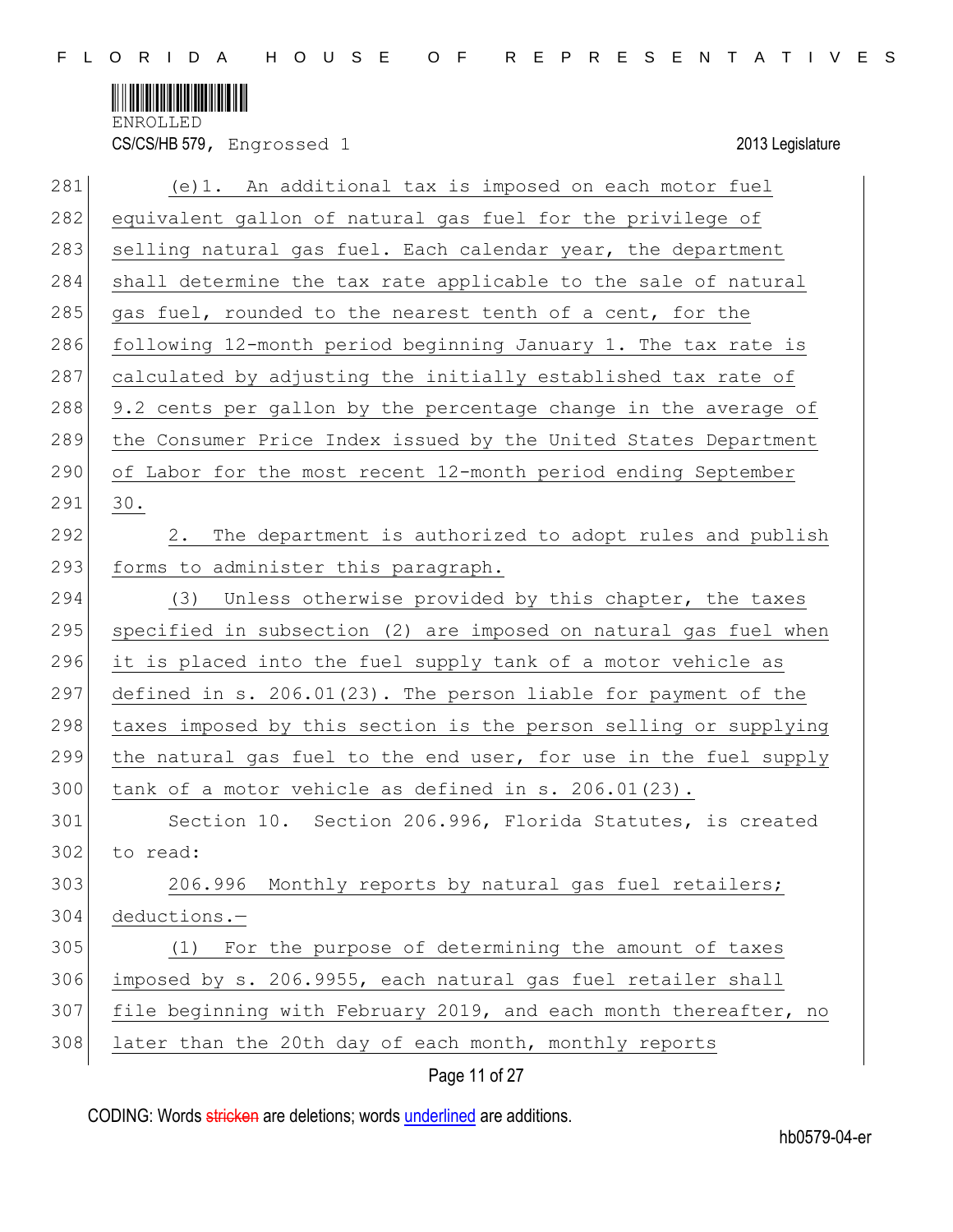

| 309 | electronically with the department showing information on          |
|-----|--------------------------------------------------------------------|
| 310 | inventory, purchases, nontaxable disposals, taxable uses, and      |
| 311 | taxable sales in gallons of natural gas fuel for the preceding     |
| 312 | month. However, if the 20th day of the month falls on a            |
| 313 | Saturday, Sunday, or federal or state legal holiday, a return      |
| 314 | must be accepted if it is electronically filed on the next         |
| 315 | succeeding business day. The reports must include, or be           |
| 316 | verified by, a written declaration stating that such report is     |
| 317 | made under the penalties of perjury. The natural gas fuel          |
| 318 | retailer shall deduct from the amount of taxes shown by the        |
| 319 | report to be payable an amount equivalent to 0.67 percent of the   |
| 320 | taxes on natural gas fuel imposed by $s. 206.9955(2)$ (a) and (e), |
| 321 | which deduction is allowed to the natural gas fuel retailer to     |
| 322 | compensate it for services rendered and expenses incurred in       |
| 323 | complying with the requirements of this part. This allowance is    |
| 324 | not deductible unless payment of applicable taxes is made on or    |
| 325 | before the 20th day of the month. This subsection may not be       |
| 326 | construed as authorizing a deduction from the constitutional       |
| 327 | fuel tax or the fuel sales tax.                                    |
| 328 | (2) Upon the electronic filing of the monthly report, each         |
| 329 | natural gas fuel retailer shall pay the department the full        |
| 330 | amount of natural gas fuel taxes for the preceding month at the    |
| 331 | rate provided in s. 206.9955, less the amount allowed the          |
| 332 | natural gas fuel retailer for services and expenses as provided    |
| 333 | in subsection (1).                                                 |
| 334 | The department may authorize a quarterly return and<br>(3)         |
| 335 | payment of taxes when the taxes remitted by the natural gas fuel   |
| 336 | retailer for the preceding quarter did not exceed \$100, and the   |
|     |                                                                    |

## Page 12 of 27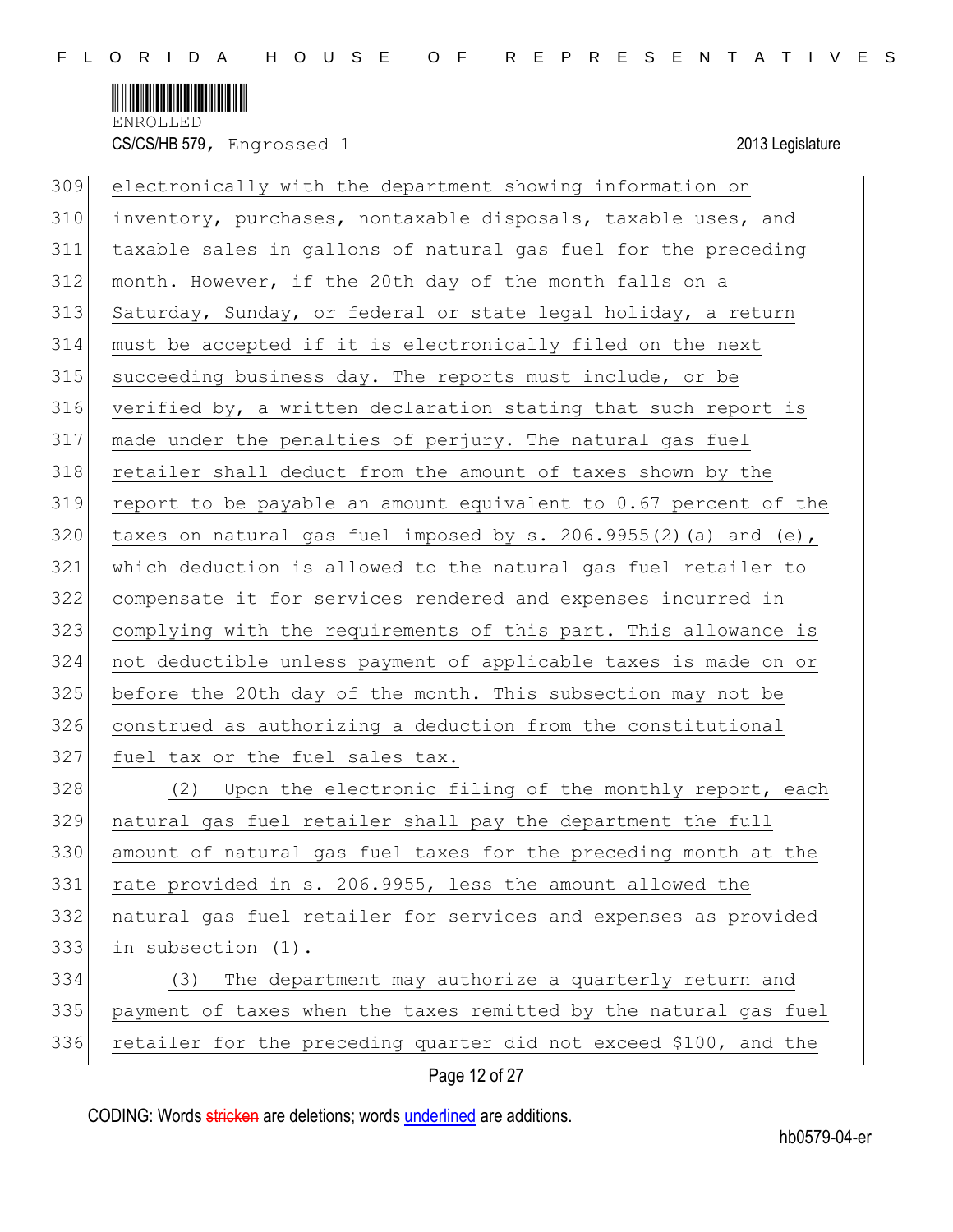

CS/CS/HB 579, Engrossed 1 2013 Legislature

| 337 | department may authorize a semiannual return and payment of      |
|-----|------------------------------------------------------------------|
| 338 | taxes when the taxes remitted by the natural gas fuel retailer   |
| 339 | for the preceding 6 months did not exceed \$200.                 |
| 340 | (4) In addition to the allowance authorized by subsection        |
| 341 | (1), every natural gas fuel retailer is entitled to a deduction  |
| 342 | of 1.1 percent of the taxes imposed under s. 206.9955(2) (b) and |
| 343 | (c), on account of services and expenses incurred due to         |
| 344 | compliance with the requirements of this part. This allowance    |
| 345 | may not be deductible unless payment of the tax is made on or    |
| 346 | before the 20th day of the month.                                |
| 347 | Section 11. Section 206.9965, Florida Statutes, is created       |
| 348 | to read:                                                         |
| 349 | 206.9965 Exemptions and refunds; natural gas fuel                |
| 350 | retailers.-Natural gas fuel may be purchased from natural gas    |
| 351 | fuel retailers exempt from the tax imposed by this part when     |
| 352 | used or purchased for the following:                             |
| 353 | (1) Exclusive use by the United States or its departments        |
| 354 | or agencies. Exclusive use by the United States or its           |
| 355 | departments and agencies means the consumption by the United     |
| 356 | States or its departments or agencies of the natural gas fuel in |
| 357 | a motor vehicle as defined in s. 206.01(23).                     |
| 358 | (2) Use for agricultural purposes as defined in s.               |
| 359 | $206.41(4)(c)$ .                                                 |
| 360 | Uses as provided in s. 206.874(3).<br>(3)                        |
| 361 | Use by vehicles operated by state and local government<br>(4)    |
| 362 | agencies.                                                        |
| 363 | Individual use resulting from residential refueling<br>(5)       |
| 364 | devices located at a person's primary residence.                 |
|     |                                                                  |

Page 13 of 27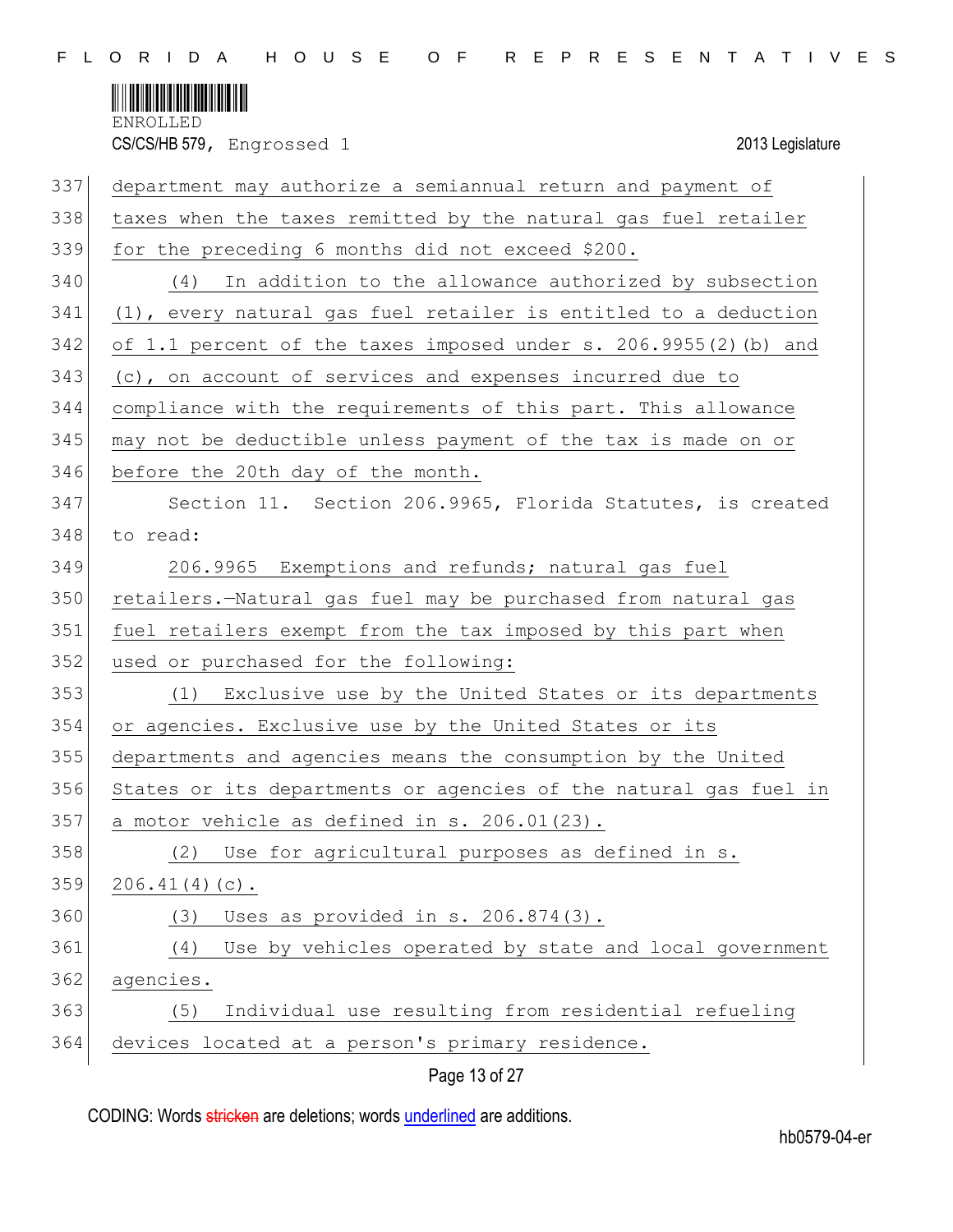

CS/CS/HB 579, Engrossed 1 2013 Legislature

| 365 | (6) Purchases of natural gas fuel between licensed natural       |
|-----|------------------------------------------------------------------|
| 366 | gas fuel retailers. A natural gas fuel retailer that sells tax-  |
| 367 | paid natural gas fuel to another natural gas fuel retailer may   |
| 368 | take a credit on its monthly return or may file a claim for      |
| 369 | refund with the Chief Financial Officer pursuant to s. 215.26.   |
| 370 | All sales of natural gas fuel between natural gas fuel retailers |
| 371 | must be documented on invoices or other evidence of the sale of  |
| 372 | such fuel and the seller shall retain a copy of the purchaser's  |
| 373 | natural gas fuel retailer license.                               |
| 374 | Natural gas fuel consumed by a power take off or<br>(7)          |
| 375 | engine exhaust for the purpose of unloading bulk cargo by        |
| 376 | pumping or turning a concrete mixer drum used in the             |
| 377 | manufacturing process, or for the purpose of compacting solid    |
| 378 | waste, which is mounted on a motor vehicle and which has no      |
| 379 | separate fuel tank or power unit, is allowed a refund of 35      |
| 380 | percent of the tax paid on the fuel purchased.                   |
| 381 | Section 12. Section 206.879, Florida Statutes, is                |
| 382 | transferred and renumbered as section 206.997, Florida Statutes, |
| 383 | and amended to read:                                             |
| 384 | 206.997 206.879 State and local alternative fuel user fee        |
| 385 | clearing trust funds; distribution.-                             |
| 386 | (1) Notwithstanding the provisions of s. 206.875, the            |
| 387 | revenues from the state natural gas fuel tax imposed by s.       |
| 388 | 206.9955(2)(a), s. 206.9955(2)(d), and s. 206.9955(2)(e) state   |
| 389 | alternative fuel fees imposed by s. 206.877 shall be deposited   |
| 390 | into the State Alternative Fuel User Fee Clearing Trust Fund,    |
| 391 | which is hereby created. After deducting the service charges     |
| 392 | provided in s. 215.20, the proceeds in this trust fund shall be  |
|     | Page 14 of 27                                                    |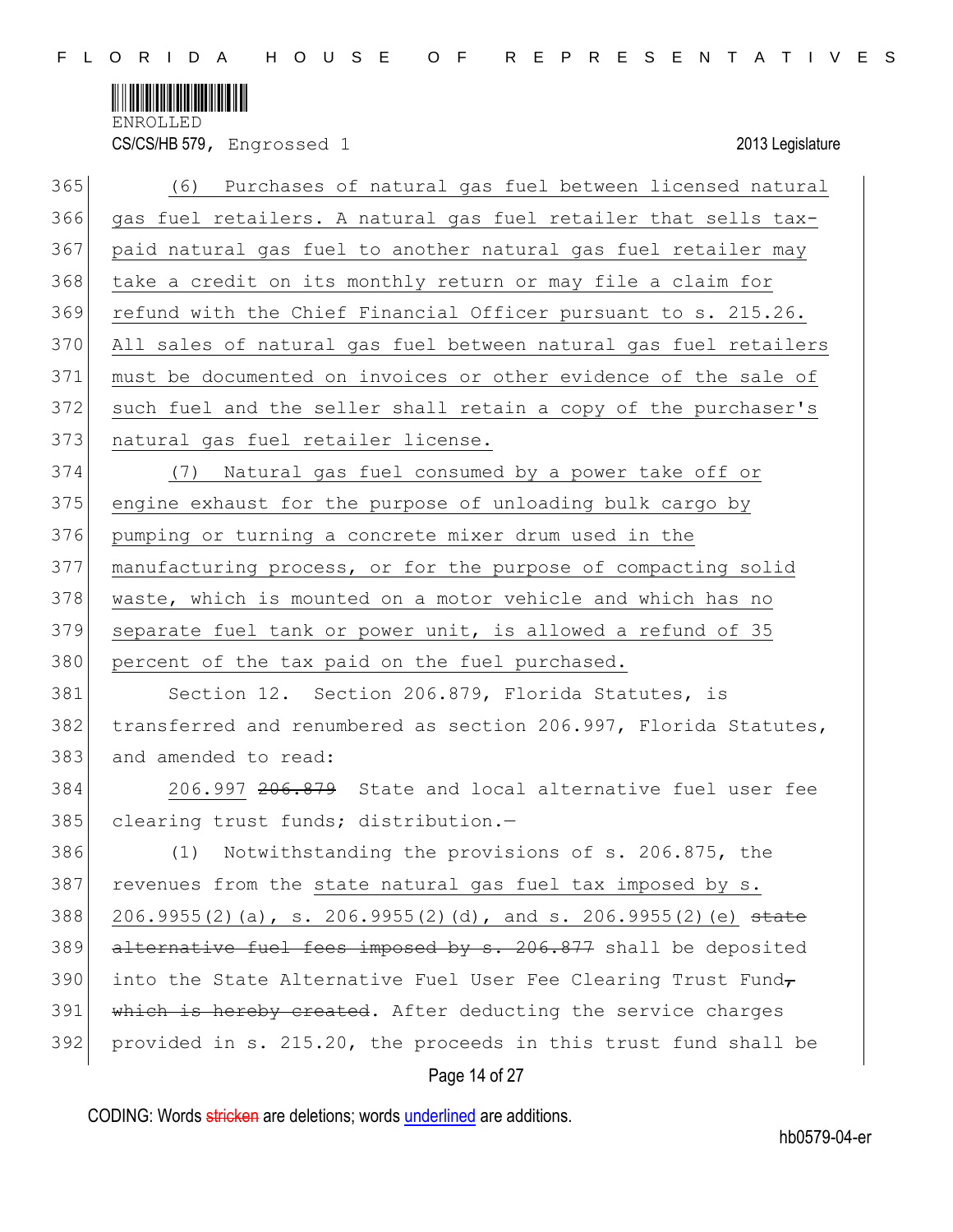

 $394$  206.9955(2)(d) and s. 206.9955(2)(e) <del>one-fifth of the proceeds</del> 395 in calendar year 1991, one-third of the proceeds in calendar 396 year 1992, three-sevenths of the proceeds in calendar year 1993, 397 and one-half of the proceeds in each calendar year thereafter 398 shall be transferred to the State Transportation Trust Fund and 399 the tax imposed under s. 206.9955(2)(a)<del>; the remainder</del> shall be 400 distributed as follows: 50 percent shall be transferred to the 401 State Board of Administration for distribution according to the 402 provisions of s. 16, Art. IX of the State Constitution of 1885, 403 as amended; 25 percent shall be transferred to the Revenue 404 Sharing Trust Fund for Municipalities; and the remaining 25 405 percent shall be distributed using the formula contained in s. 406 206.60(1).

393 distributed as follows: the taxes imposed under s.

407 (2) Notwithstanding the provisions of s. 206.875, the 408 revenues from the local natural gas fuel tax imposed by s. 409 206.9955(2)(b) and s. 206.9955(2)(c)  $\frac{1}{1}$  becal alternative fuel fees 410  $\mid$  imposed in lieu of s. 206.87(1)(b) or (c) shall be deposited 411 into The Local Alternative Fuel User Fee Clearing Trust Fund 412 which is hereby created. After deducting the service charges 413 provided in s. 215.20, the proceeds in this trust fund shall be 414 returned monthly to the appropriate county.

415 Section 13. Section 206.998, Florida Statutes, is created 416 to read:

 206.998 Applicability of specified sections of parts I and II.—The provisions of ss. 206.01, 206.02, 206.025, 206.026, 206.027, 206.028, 206.03, 206.05, 206.055, 206.06, 206.07, 206.075, 206.09, 206.10, 206.11, 206.12, 206.13, 206.14, 206.15,

### Page 15 of 27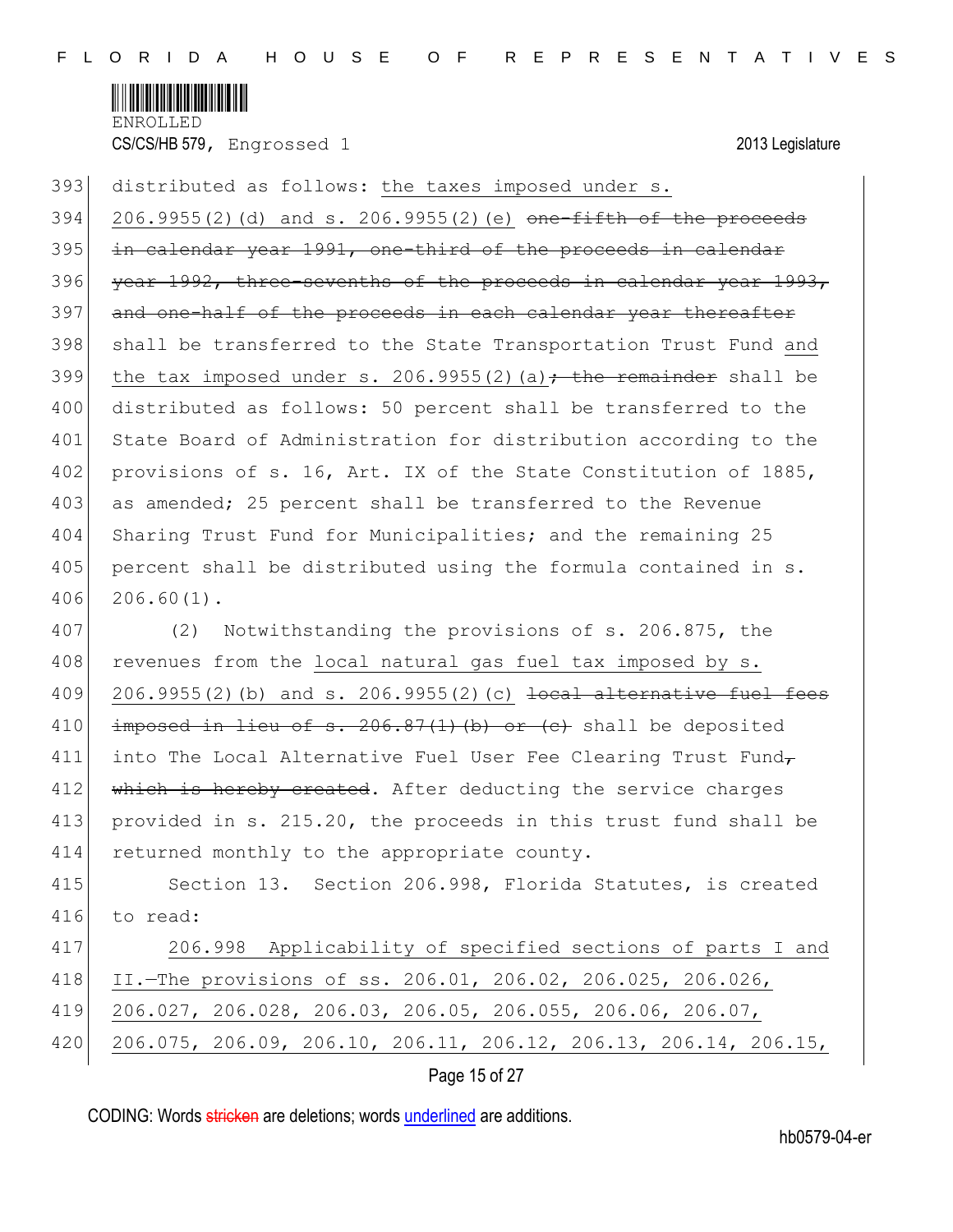

CS/CS/HB 579, Engrossed 1 2013 Legislature

| 421 | 206.16, 206.17, 206.175, 206.18, 206.199, 206.20, 206.204,                      |
|-----|---------------------------------------------------------------------------------|
| 422 | 206.205, 206.21, 206.215, 206.22, 206.23, 206.24, 206.25,                       |
| 423 | $206.27$ , $206.28$ , $206.405$ , $206.406$ , $206.41$ , $206.413$ , $206.43$ , |
| 424 | 206.44, 206.48, 206.485, 206.49, 206.56, 206.59, 206.606,                       |
| 425 | 206.608, and 206.61, Florida Statutes, of part I of this chapter                |
| 426 | and ss. 206.86, 206.872, 206.874, 206.8745, 206.88, 206.90, and                 |
| 427 | 206.93, Florida Statutes, of part II of this chapter shall, as                  |
| 428 | far as lawful or practicable, be applicable to the tax levied                   |
| 429 | and imposed and to the collection thereof as if fully set out in                |
| 430 | this part. However, any provision of any such section does not                  |
| 431 | apply if it conflicts with any provision of this part.                          |
| 432 | Section 14. Paragraph (d) of subsection (2) of section                          |
| 433 | 212.055, Florida Statutes, is amended to read:                                  |
| 434 | 212.055 Discretionary sales surtaxes; legislative intent;                       |
| 435 | authorization and use of proceeds.-It is the legislative intent                 |
| 436 | that any authorization for imposition of a discretionary sales                  |
| 437 | surtax shall be published in the Florida Statutes as a                          |
| 438 | subsection of this section, irrespective of the duration of the                 |
| 439 | levy. Each enactment shall specify the types of counties                        |
| 440 | authorized to levy; the rate or rates which may be imposed; the                 |
| 441 | maximum length of time the surtax may be imposed, if any; the                   |
| 442 | procedure which must be followed to secure voter approval, if                   |
| 443 | required; the purpose for which the proceeds may be expended;                   |
| 444 | and such other requirements as the Legislature may provide.                     |
| 445 | Taxable transactions and administrative procedures shall be as                  |
| 446 | provided in s. 212.054.                                                         |
| 447 | (2)<br>LOCAL GOVERNMENT INFRASTRUCTURE SURTAX.-                                 |
| 448 | The proceeds of the surtax authorized by this<br>(d)                            |

# Page 16 of 27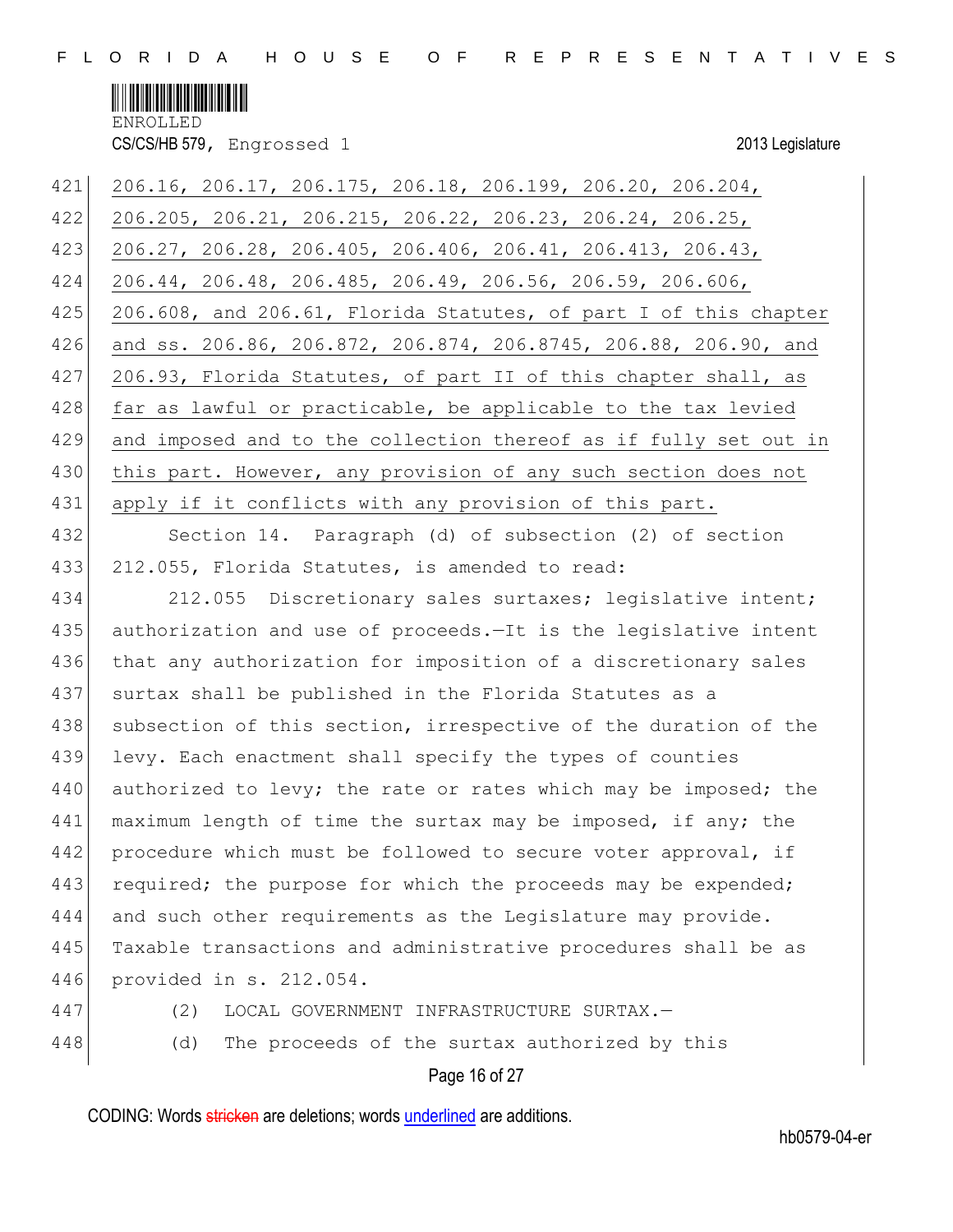

449 subsection and any accrued interest shall be expended by the 450 school district, within the county and municipalities within the 451 county, or, in the case of a negotiated joint county agreement, 452 within another county, to finance, plan, and construct 453 infrastructure; to acquire land for public recreation, 454 conservation, or protection of natural resources; to provide 455 loans, grants, or rebates to residential or commercial property 456 owners who make energy efficiency improvements to their 457 residential or commercial property, if a local government 458 ordinance authorizing such use is approved by referendum; or to 459 finance the closure of county-owned or municipally owned solid 460 waste landfills that have been closed or are required to be 461 closed by order of the Department of Environmental Protection. 462 Any use of the proceeds or interest for purposes of landfill 463 closure before July 1, 1993, is ratified. The proceeds and any 464 interest may not be used for the operational expenses of 465 infrastructure, except that a county that has a population of 466 fewer than 75,000 and that is required to close a landfill may 467 use the proceeds or interest for long-term maintenance costs 468 associated with landfill closure. Counties, as defined in s. 469 125.011, and charter counties may, in addition, use the proceeds 470 or interest to retire or service indebtedness incurred for bonds 471 issued before July 1, 1987, for infrastructure purposes, and for 472 bonds subsequently issued to refund such bonds. Any use of the 473 proceeds or interest for purposes of retiring or servicing 474 indebtedness incurred for refunding bonds before July 1, 1999, 475 is ratified.



Page 17 of 27 476 1. For the purposes of this paragraph, the term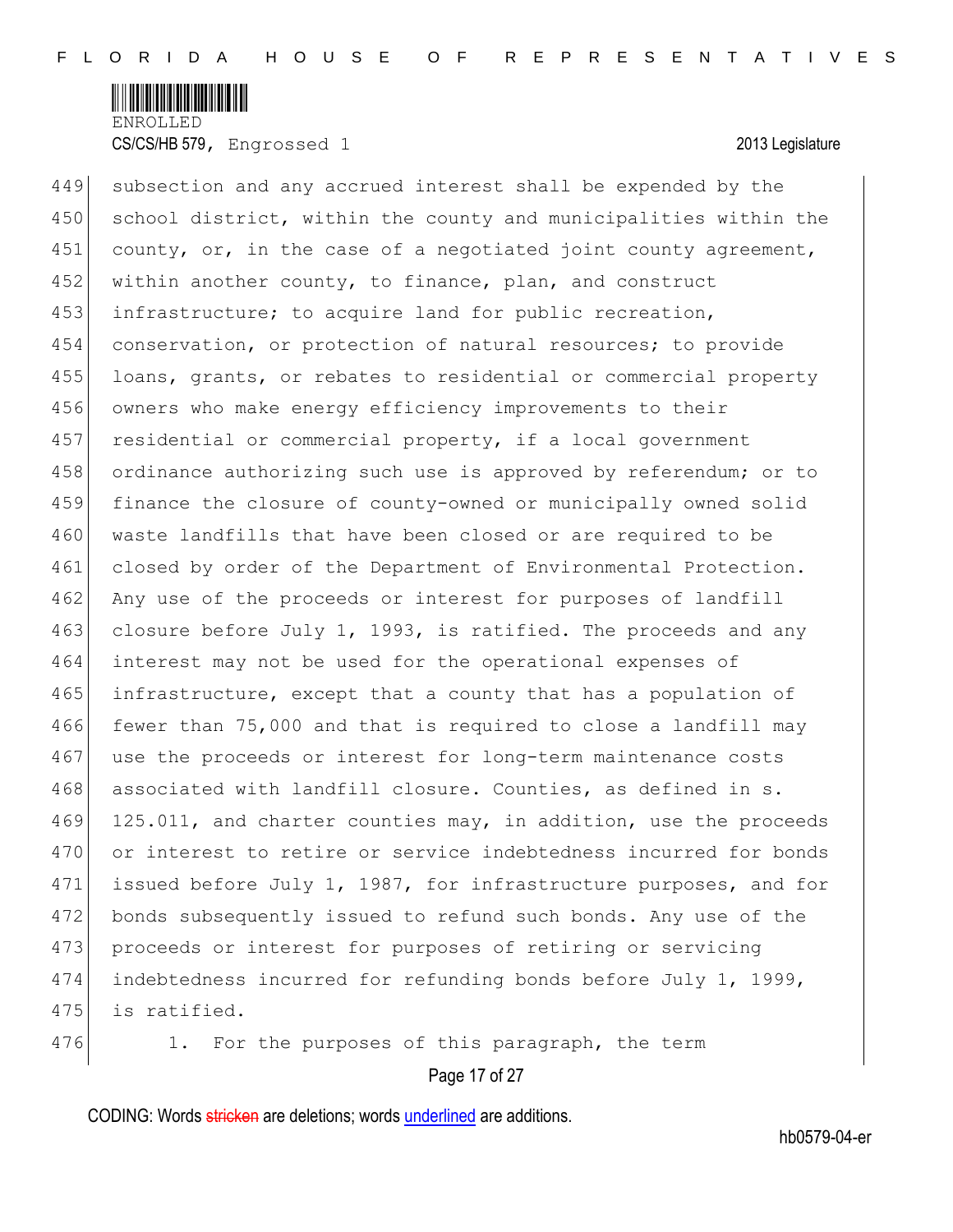

477 | "infrastructure" means:

478 a. Any fixed capital expenditure or fixed capital outlay 479 associated with the construction, reconstruction, or improvement 480 of public facilities that have a life expectancy of 5 or more 481 years and any related land acquisition, land improvement, 482 design, and engineering costs.

483 b. A fire department vehicle, an emergency medical service 484 vehicle, a sheriff's office vehicle, a police department 485 vehicle, or any other vehicle, and the equipment necessary to 486 outfit the vehicle for its official use or equipment that has a 487 life expectancy of at least 5 years.

488 c. Any expenditure for the construction, lease, or 489 maintenance of, or provision of utilities or security for, 490 facilities, as defined in s. 29.008.

491 d. Any fixed capital expenditure or fixed capital outlay 492 associated with the improvement of private facilities that have 493 a life expectancy of 5 or more years and that the owner agrees 494 to make available for use on a temporary basis as needed by a 495 local government as a public emergency shelter or a staging area 496 for emergency response equipment during an emergency officially 497 declared by the state or by the local government under s. 498 252.38. Such improvements are limited to those necessary to 499 comply with current standards for public emergency evacuation 500 shelters. The owner must enter into a written contract with the 501 local government providing the improvement funding to make the 502 private facility available to the public for purposes of 503 emergency shelter at no cost to the local government for a 504 minimum of 10 years after completion of the improvement, with

### Page 18 of 27

CODING: Words stricken are deletions; words underlined are additions.

hb0579-04-er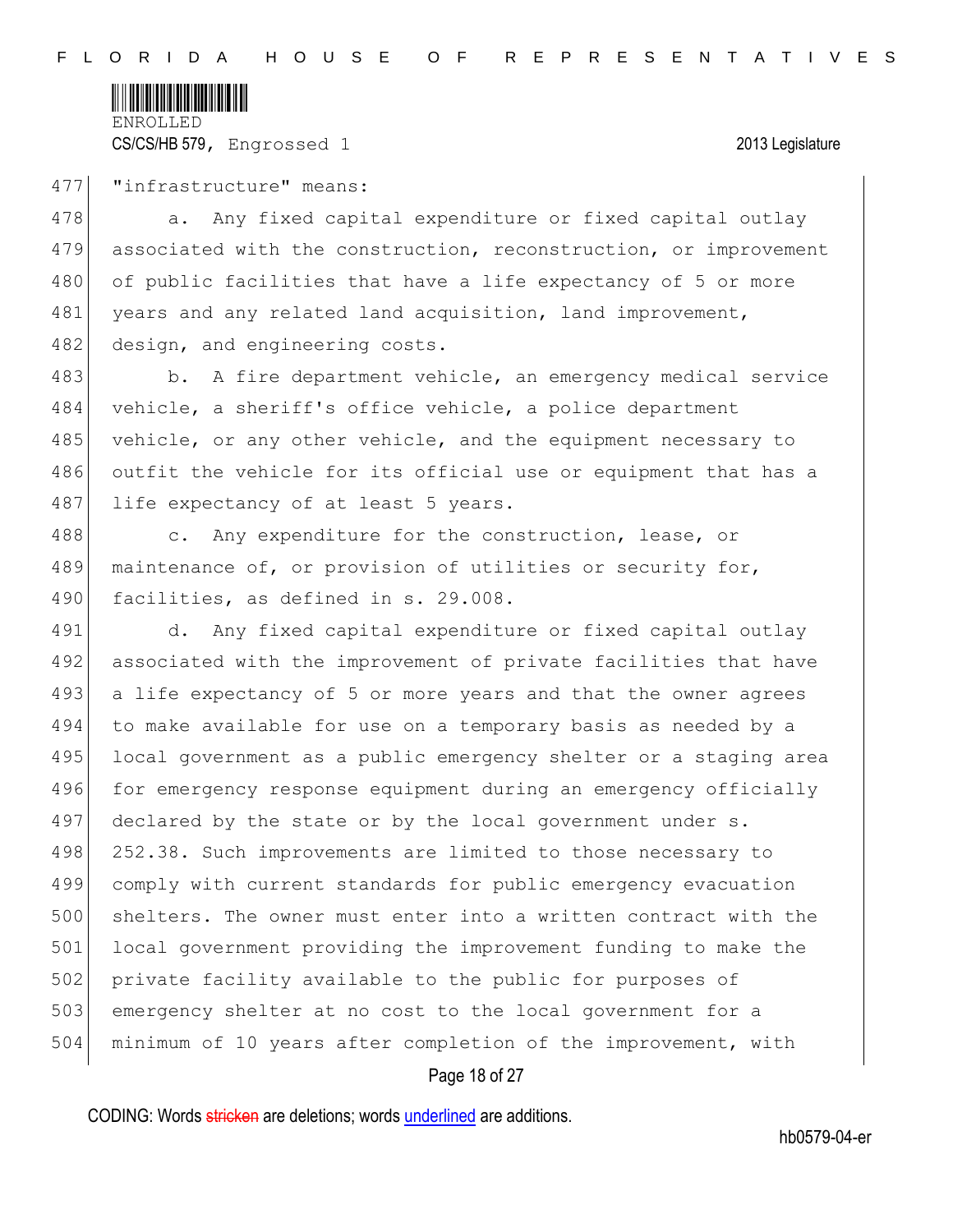

505 the provision that the obligation will transfer to any 506 subsequent owner until the end of the minimum period.

 e. Any land acquisition expenditure for a residential 508 housing project in which at least 30 percent of the units are affordable to individuals or families whose total annual household income does not exceed 120 percent of the area median income adjusted for household size, if the land is owned by a local government or by a special district that enters into a written agreement with the local government to provide such housing. The local government or special district may enter into a ground lease with a public or private person or entity for nominal or other consideration for the construction of the residential housing project on land acquired pursuant to this 518 sub-subparagraph.

519 2. For the purposes of this paragraph, the term "energy 520 efficiency improvement" means any energy conservation and 521 efficiency improvement that reduces consumption through 522 conservation or a more efficient use of electricity, natural 523 gas, propane, or other forms of energy on the property, 524 including, but not limited to, air sealing; installation of 525 insulation; installation of energy-efficient heating, cooling, 526 or ventilation systems; installation of solar panels; building 527 modifications to increase the use of daylight or shade; 528 replacement of windows; installation of energy controls or 529 energy recovery systems; installation of electric vehicle 530 charging equipment; installation of systems for natural gas fuel 531 as defined in s. 206.9951; and installation of efficient 532 lighting equipment.

### Page 19 of 27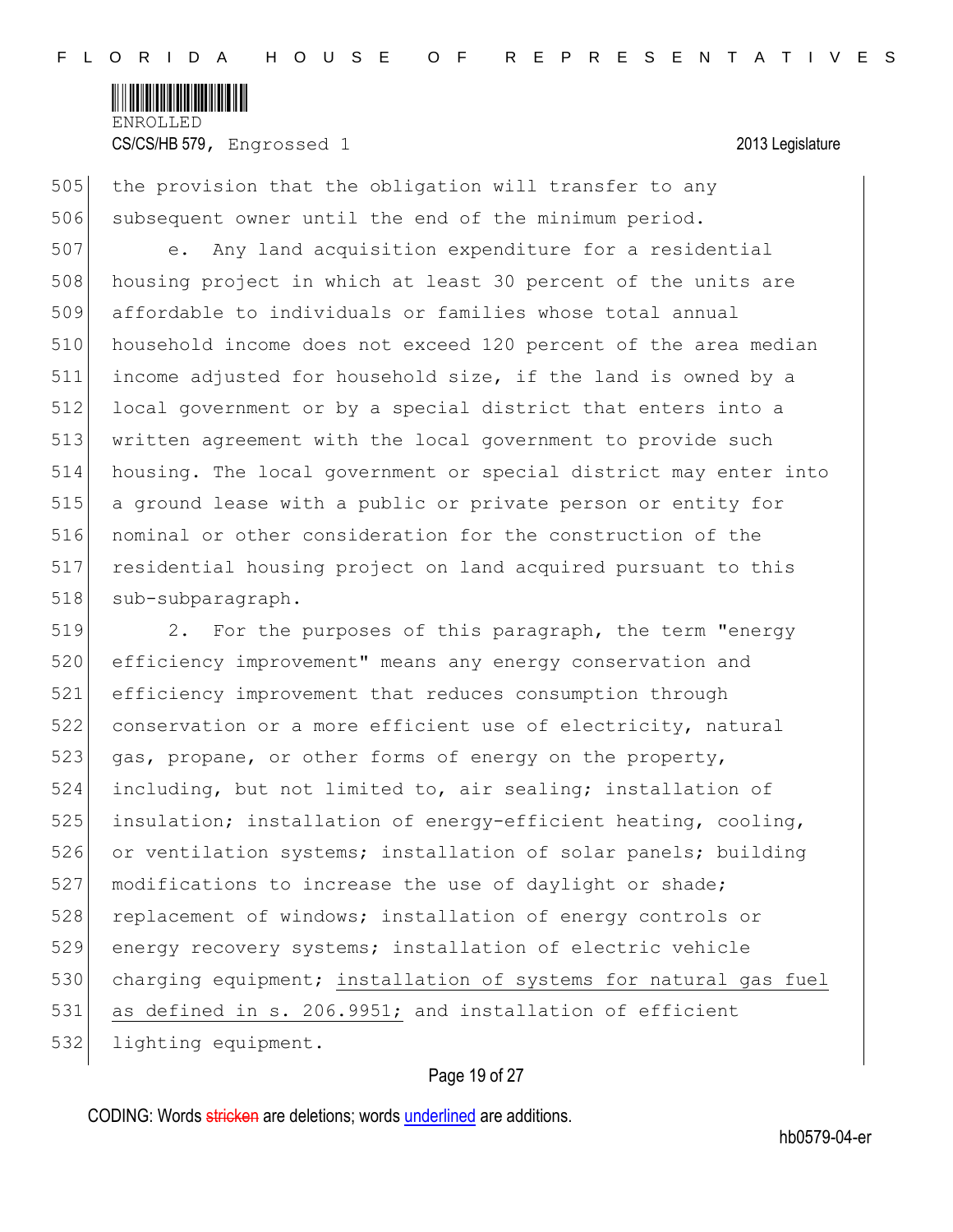

CS/CS/HB 579, Engrossed 1 2013 Legislature

533 3. Notwithstanding any other provision of this subsection, a local government infrastructure surtax imposed or extended after July 1, 1998, may allocate up to 15 percent of the surtax 536 proceeds for deposit into  $\frac{1}{2}$  a trust fund within the county's accounts created for the purpose of funding economic development projects having a general public purpose of improving local economies, including the funding of operational costs and incentives related to economic development. The ballot statement must indicate the intention to make an allocation under the 542 authority of this subparagraph.

543 Section 15. Paragraph (a) of subsection (4) of section 544 212.08, Florida Statutes, is amended to read:

545 212.08 Sales, rental, use, consumption, distribution, and 546 storage tax; specified exemptions.—The sale at retail, the 547 rental, the use, the consumption, the distribution, and the 548 storage to be used or consumed in this state of the following 549 are hereby specifically exempt from the tax imposed by this 550 chapter.

551 (4) EXEMPTIONS; ITEMS BEARING OTHER EXCISE TAXES, ETC.—

552 (a) Also exempt are:

 1. Water delivered to the purchaser through pipes or conduits or delivered for irrigation purposes. The sale of 555 drinking water in bottles, cans, or other containers, including water that contains minerals or carbonation in its natural state or water to which minerals have been added at a water treatment facility regulated by the Department of Environmental Protection or the Department of Health, is exempt. This exemption does not 560 apply to the sale of drinking water in bottles, cans, or other

### Page 20 of 27

CODING: Words stricken are deletions; words underlined are additions.

hb0579-04-er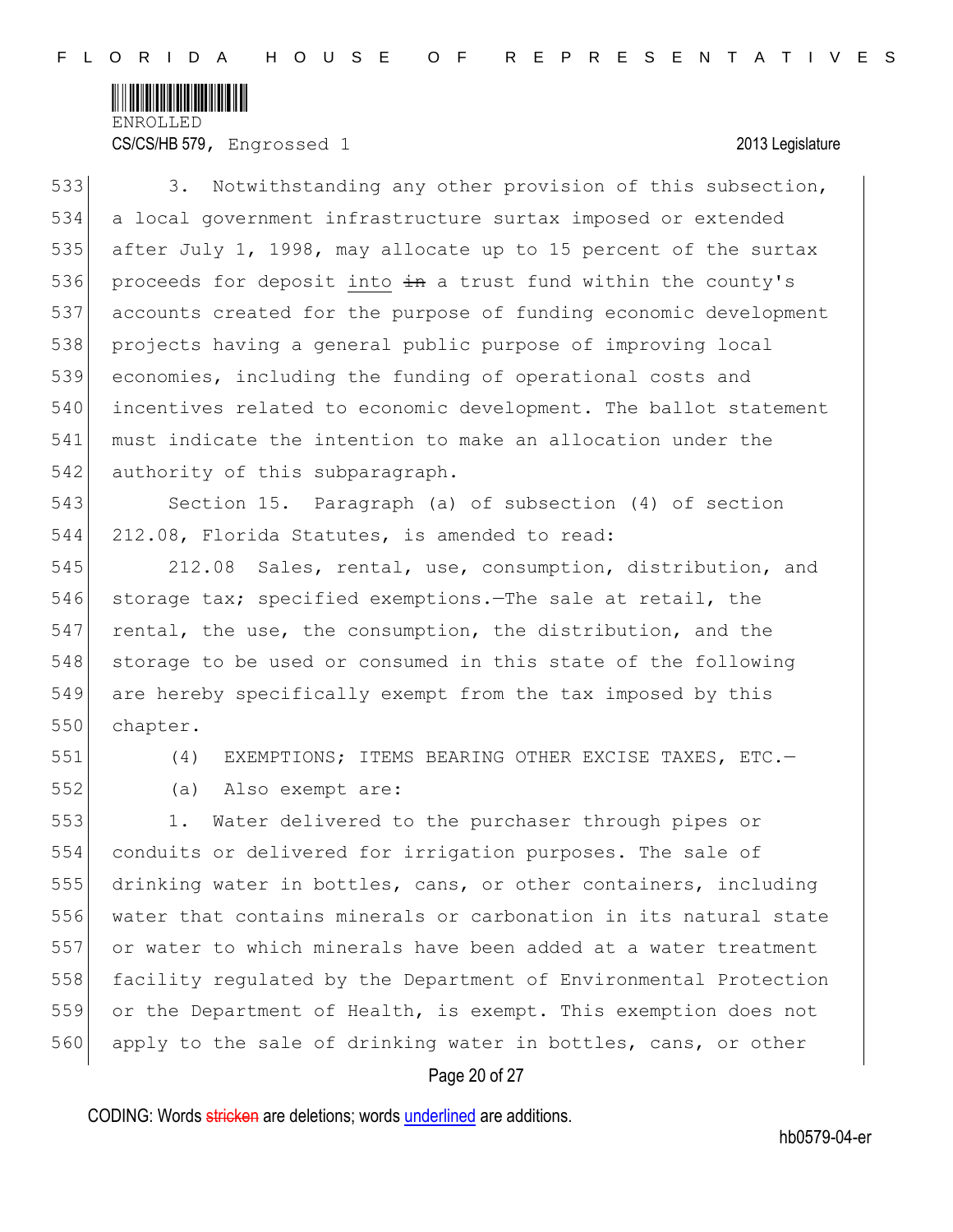

 containers if carbonation or flavorings, except those added at a water treatment facility, have been added. Water that has been enhanced by the addition of minerals and that does not contain 564 any added carbonation or flavorings is also exempt.

565 2. All fuels used by a public or private utility, 566 including any municipal corporation or rural electric 567 cooperative association, in the generation of electric power or 568 energy for sale. Fuel other than motor fuel and diesel fuel is 569 taxable as provided in this chapter with the exception of fuel 570 expressly exempt herein. Natural gas and natural gas fuel as 571 defined in s. 206.9951(2) are exempt from the tax imposed by 572 this chapter when placed into the fuel supply system of a motor 573 vehicle. Motor fuels and diesel fuels are taxable as provided in 574 chapter 206, with the exception of those motor fuels and diesel 575 fuels used by railroad locomotives or vessels to transport 576 persons or property in interstate or foreign commerce, which are 577 taxable under this chapter only to the extent provided herein. 578 The basis of the tax shall be the ratio of intrastate mileage to 579 interstate or foreign mileage traveled by the carrier's railroad 580 locomotives or vessels that were used in interstate or foreign 581 commerce and that had at least some Florida mileage during the 582 previous fiscal year of the carrier, such ratio to be determined 583 at the close of the fiscal year of the carrier. However, during 584 the fiscal year in which the carrier begins its initial 585 operations in this state, the carrier's mileage apportionment 586 factor may be determined on the basis of an estimated ratio of 587 anticipated miles in this state to anticipated total miles for 588 that year, and subsequently, additional tax shall be paid on the

### Page 21 of 27

CODING: Words stricken are deletions; words underlined are additions.

hb0579-04-er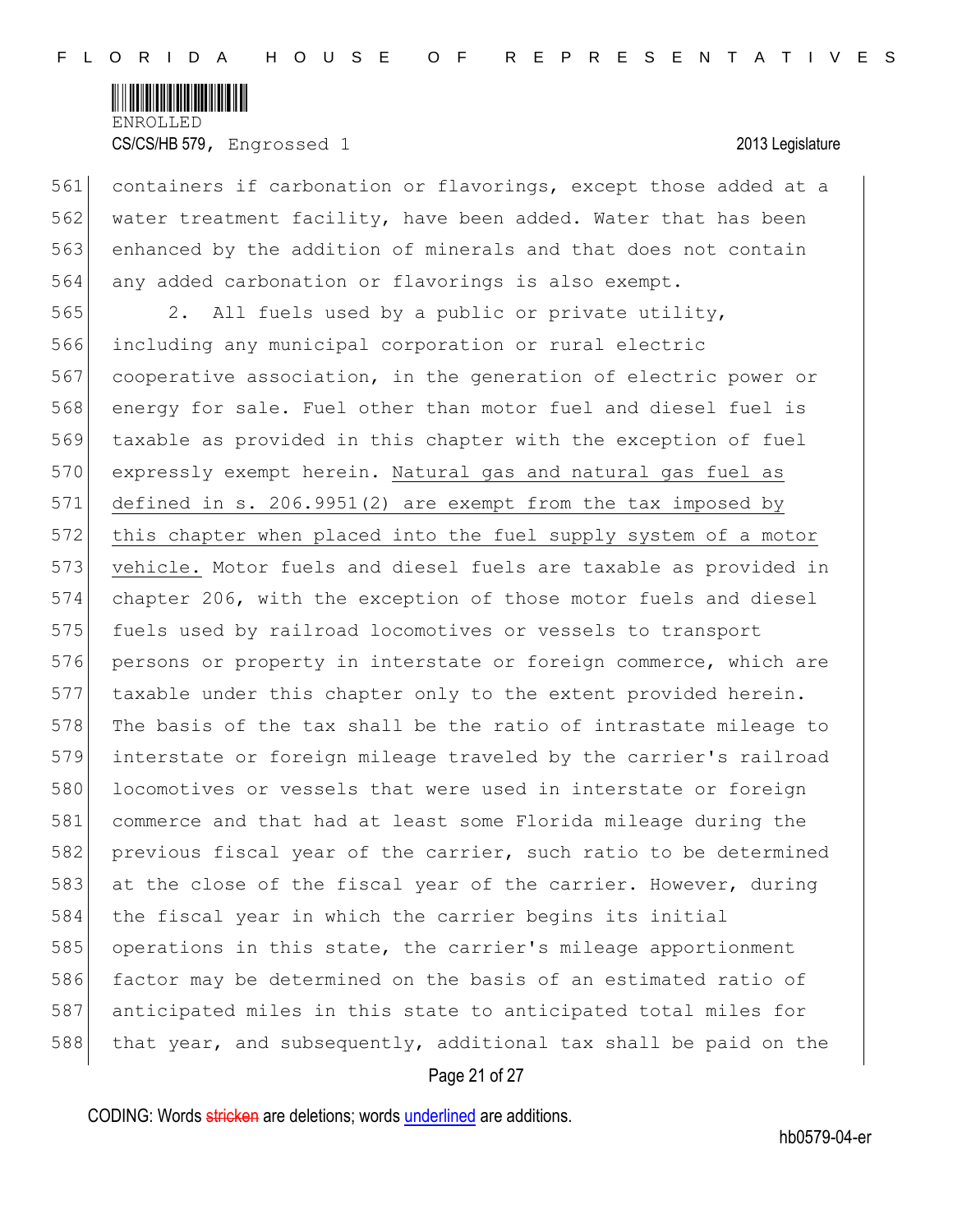

| 589 | motor fuel and diesel fuels, or a refund may be applied for, on  |
|-----|------------------------------------------------------------------|
| 590 | the basis of the actual ratio of the carrier's railroad          |
| 591 | locomotives' or vessels' miles in this state to its total miles  |
| 592 | for that year. This ratio shall be applied each month to the     |
| 593 | total Florida purchases made in this state of motor and diesel   |
| 594 | fuels to establish that portion of the total used and consumed   |
| 595 | in intrastate movement and subject to tax under this chapter.    |
| 596 | The basis for imposition of any discretionary surtax shall be    |
| 597 | set forth in s. 212.054. Fuels used exclusively in intrastate    |
| 598 | commerce do not qualify for the proration of tax.                |
| 599 | The transmission or wheeling of electricity.<br>3.               |
| 600 | Section 16. The Office of Program Policy Analysis and            |
| 601 | Government Accountability shall complete a report reviewing the  |
| 602 | taxation of natural gas fuel used to power motor vehicles under  |
| 603 | chapters 206 and 212, Florida Statutes. The report must, at a    |
| 604 | minimum: evaluate growth trends in the use of natural gas fuel;  |
| 605 | survey how other states tax natural gas fuel and the energy      |
| 606 | content related to compressed natural gas, liquefied natural     |
| 607 | gas, and liquefied petroleum gas, and incentives provided to     |
| 608 | consumers of such fuels; and survey consumers and suppliers of   |
| 609 | natural gas fuel. The report shall be submitted to the President |
| 610 | of the Senate and the Speaker of the House of Representatives by |
| 611 | December 1, 2017.                                                |
| 612 | Natural gas fuel fleet vehicle rebate<br>Section 17.             |
| 613 | program.-                                                        |
| 614 | CREATION AND PURPOSE OF PROGRAM. - There is created<br>(1)       |
| 615 | within the Department of Agriculture and Consumer Services a     |
| 616 | natural gas fuel fleet vehicle rebate program. The purpose of    |
|     | Page 22 of 27                                                    |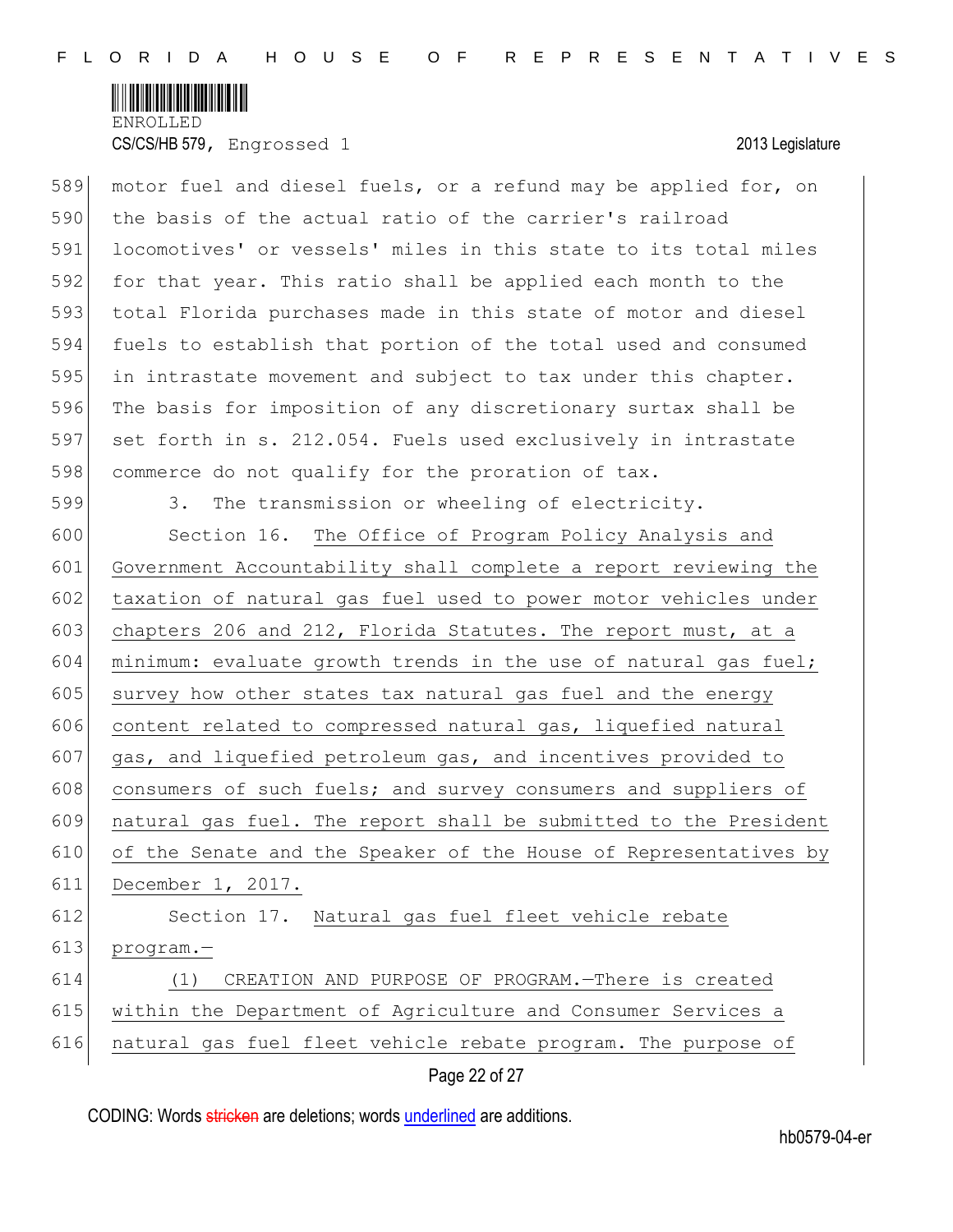

CS/CS/HB 579, Engrossed 1 2013 Legislature

| 617 | this program is to help reduce transportation costs in this      |
|-----|------------------------------------------------------------------|
| 618 | state and encourage freight mobility investments that contribute |
| 619 | to the economic growth of the state.                             |
| 620 | DEFINITIONS.-For purposes of this section, the term:<br>(2)      |
| 621 | (a) "Conversion costs" means the excess cost associated          |
| 622 | with retrofitting a diesel or gasoline powered motor vehicle to  |
| 623 | a natural gas fuel powered motor vehicle.                        |
| 624 | "Department" means the Department of Agriculture and<br>(b)      |
| 625 | Consumer Services.                                               |
| 626 | (c) "Eligible costs" means the cost of conversion or the         |
| 627 | incremental cost incurred by an applicant in connection with an  |
| 628 | investment in the conversion, purchase, or lease lasting at      |
| 629 | least 5 years, of a natural gas fleet vehicle placed into        |
| 630 | service on or after July 1, 2013. The term does not include      |
| 631 | costs for project development, fueling stations, or other        |
| 632 | fueling infrastructure.                                          |
| 633 | (d) "Fleet vehicles" means three or more motor vehicles          |
| 634 | registered in this state and used for commercial business or     |
| 635 | governmental purposes.                                           |
| 636 | "Incremental costs" means the excess costs associated<br>(e)     |
| 637 | with the purchase or lease of a natural gas fuel motor vehicle   |
| 638 | as compared to an equivalent diesel- or gasoline-powered motor   |
| 639 | vehicle.                                                         |
| 640 | "Natural gas fuel" means any liquefied petroleum gas<br>(f)      |
| 641 | product, compressed natural gas product, or combination thereof  |
| 642 | used in a motor vehicle as defined in s. 206.01(23). This term   |
| 643 | includes, but is not limited to, all forms of fuel commonly or   |
| 644 | commercially known or sold as natural gasoline, butane gas,      |

# Page 23 of 27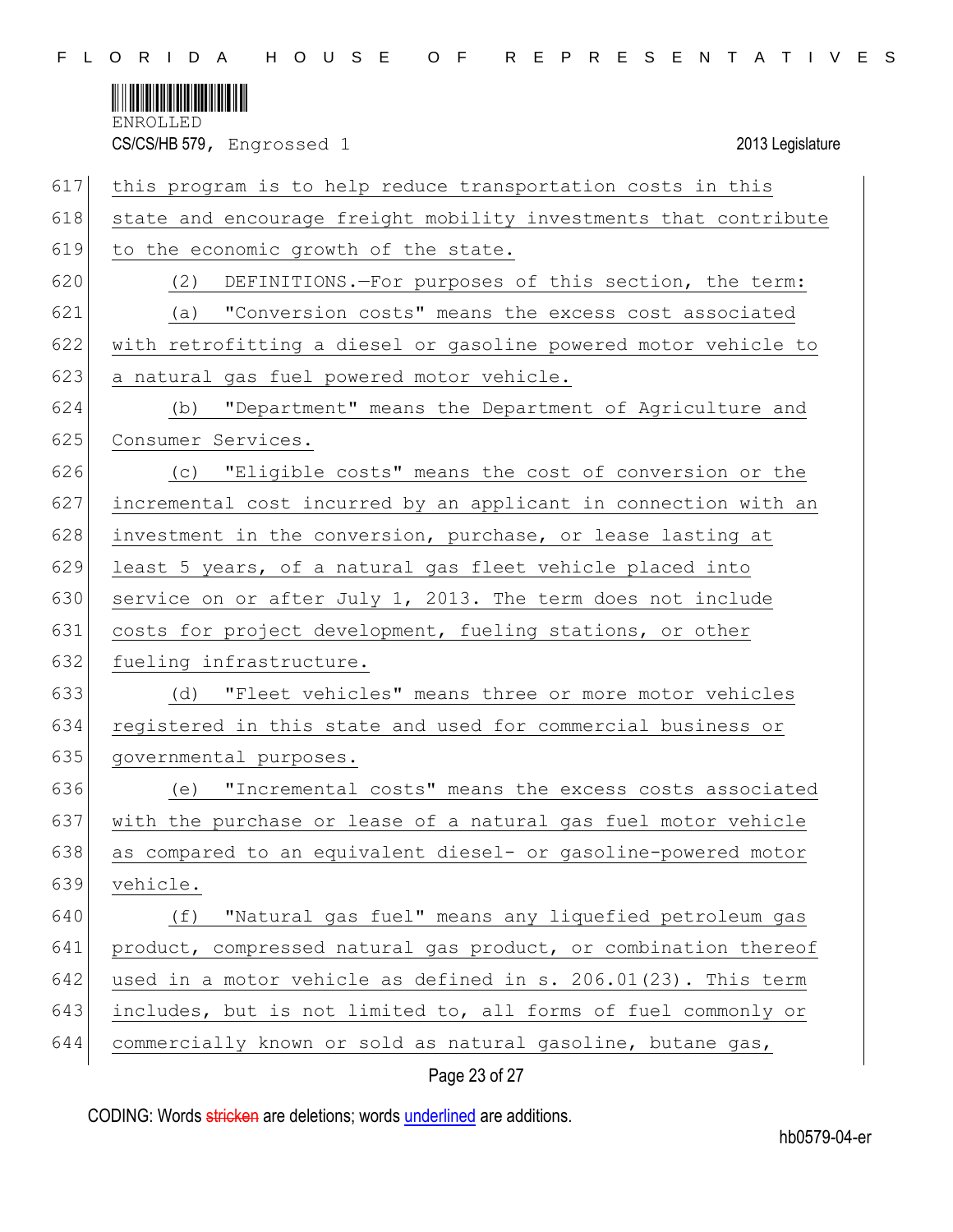

| 645 | propane gas, or any other form of liquefied petroleum gas,        |
|-----|-------------------------------------------------------------------|
| 646 | compressed natural gas, or liquefied natural gas. This term does  |
| 647 | not include natural gas or liquefied petroleum placed in a        |
| 648 | separate tank of a motor vehicle for cooking, heating, water      |
| 649 | heating, or electric generation.                                  |
| 650 | NATURAL GAS FUEL FLEET VEHICLE REBATE. - The department<br>(3)    |
| 651 | shall award rebates for eligible costs as defined in this         |
| 652 | section. Forty percent of the annual allocation shall be          |
| 653 | reserved for governmental applicants, with the remaining funds    |
| 654 | allocated for commercial applicants. A rebate may not exceed 50   |
| 655 | percent of the eligible costs of a natural gas fuel fleet         |
| 656 | vehicle with a dedicated or bi-fuel natural gas fuel operating    |
| 657 | system placed into service on or after July 1, 2013. An           |
| 658 | applicant is eligible to receive a maximum rebate of \$25,000 per |
| 659 | vehicle up to a total of \$250,000 per fiscal year. All natural   |
| 660 | gas fuel fleet vehicles eligible for the rebate must comply with  |
| 661 | applicable United States Environmental Protection Agency          |
| 662 | emission standards.                                               |
| 663 | (4)<br>APPLICATION PROCESS.-                                      |
| 664 | (a) An applicant seeking to obtain a rebate shall submit          |
| 665 | an application to the department by a specified date each year    |
| 666 | as established by department rule. The application shall require  |
| 667 | a complete description of all eligible costs, proof of purchase   |
| 668 | or lease of the vehicle for which the applicant is seeking a      |
| 669 | rebate, a copy of the vehicle registration certificate, a         |
| 670 | description of the total rebate sought by the applicant, and any  |
| 671 | other information deemed necessary by the department. The         |
| 672 | application form adopted by department rule must include an       |
|     |                                                                   |

Page 24 of 27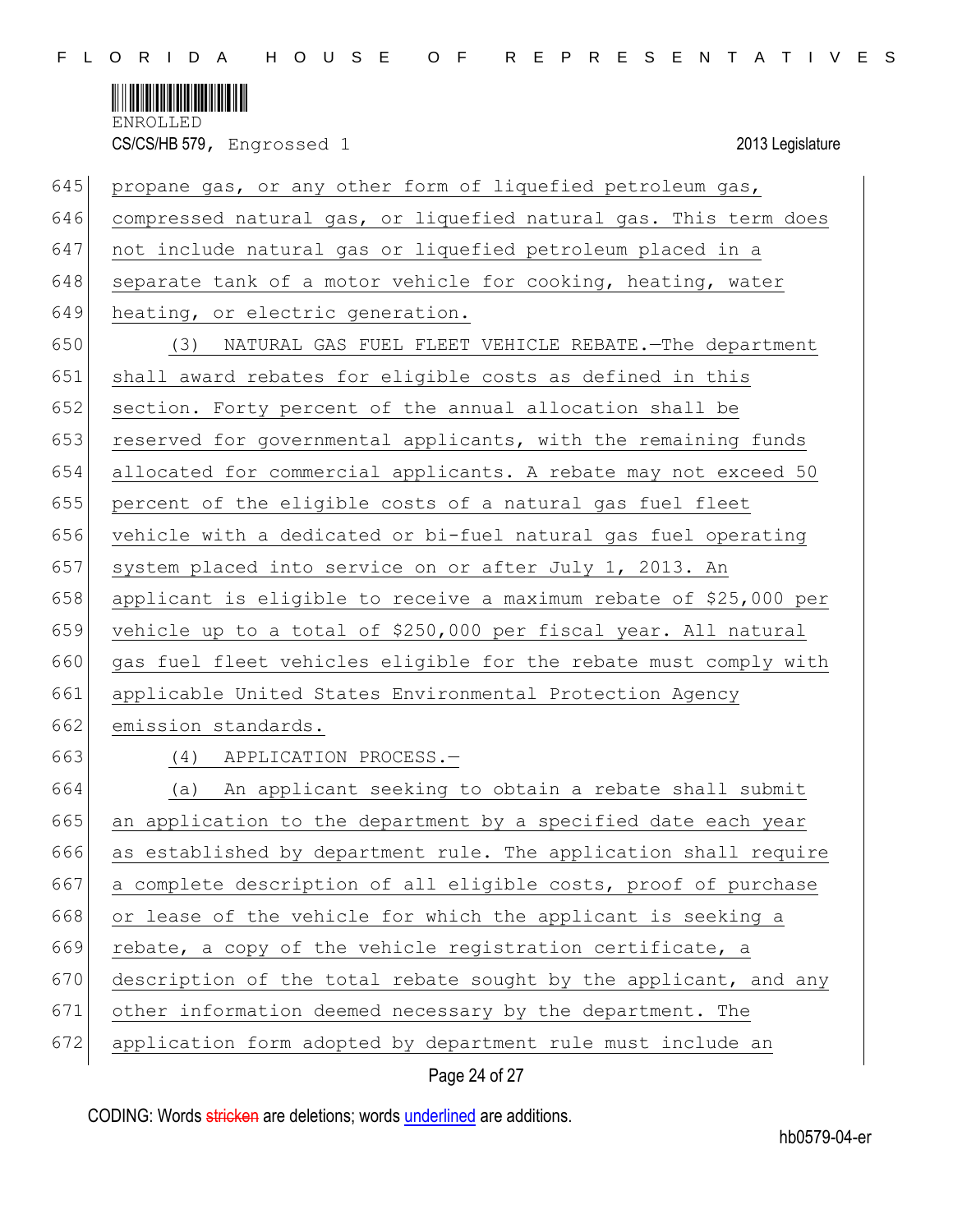

CS/CS/HB 579, Engrossed 1 2013 Legislature

| 673 | affidavit from the applicant certifying that all information     |
|-----|------------------------------------------------------------------|
| 674 | contained in the application is true and correct.                |
| 675 | The department shall determine the rebate eligibility<br>(b)     |
| 676 | of each applicant in accordance with the requirements of this    |
| 677 | section and department rule. The total amount of rebates         |
| 678 | allocated to certified applicants in each fiscal year may not    |
| 679 | exceed the amount appropriated for the program in the fiscal     |
| 680 | year. Rebates shall be allocated to eligible applicants on a     |
| 681 | first-come, first-served basis, determined by the date the       |
| 682 | application is received, until all appropriated funds for the    |
| 683 | fiscal year are expended or the program ends, whichever comes    |
| 684 | first. Incomplete applications submitted to the department will  |
| 685 | not be accepted and do not secure a place in the first-come,     |
| 686 | first-served application process.                                |
| 687 | (5) RULES.-The department shall adopt rules to implement         |
| 688 | and administer this section by December 31, 2013, including      |
| 689 | rules relating to the forms required to claim a rebate under     |
| 690 | this section, the required documentation and basis for           |
| 691 | establishing eligibility for a rebate, procedures and guidelines |
| 692 | for claiming a rebate, and the collection of economic impact     |
| 693 | data from applicants.                                            |
| 694 | (6) PUBLICATION. - The department shall determine and            |
| 695 | publish on its website on an ongoing basis the amount of         |
| 696 | available funding for rebates remaining in each fiscal year.     |
| 697 | ANNUAL ASSESSMENT. - By October 1, 2014, and each year<br>(7)    |
| 698 | thereafter that the program is funded, the department shall      |
| 699 | provide an annual assessment of the use of the rebate program    |
| 700 | during the previous fiscal year to the Governor, the President   |

## Page 25 of 27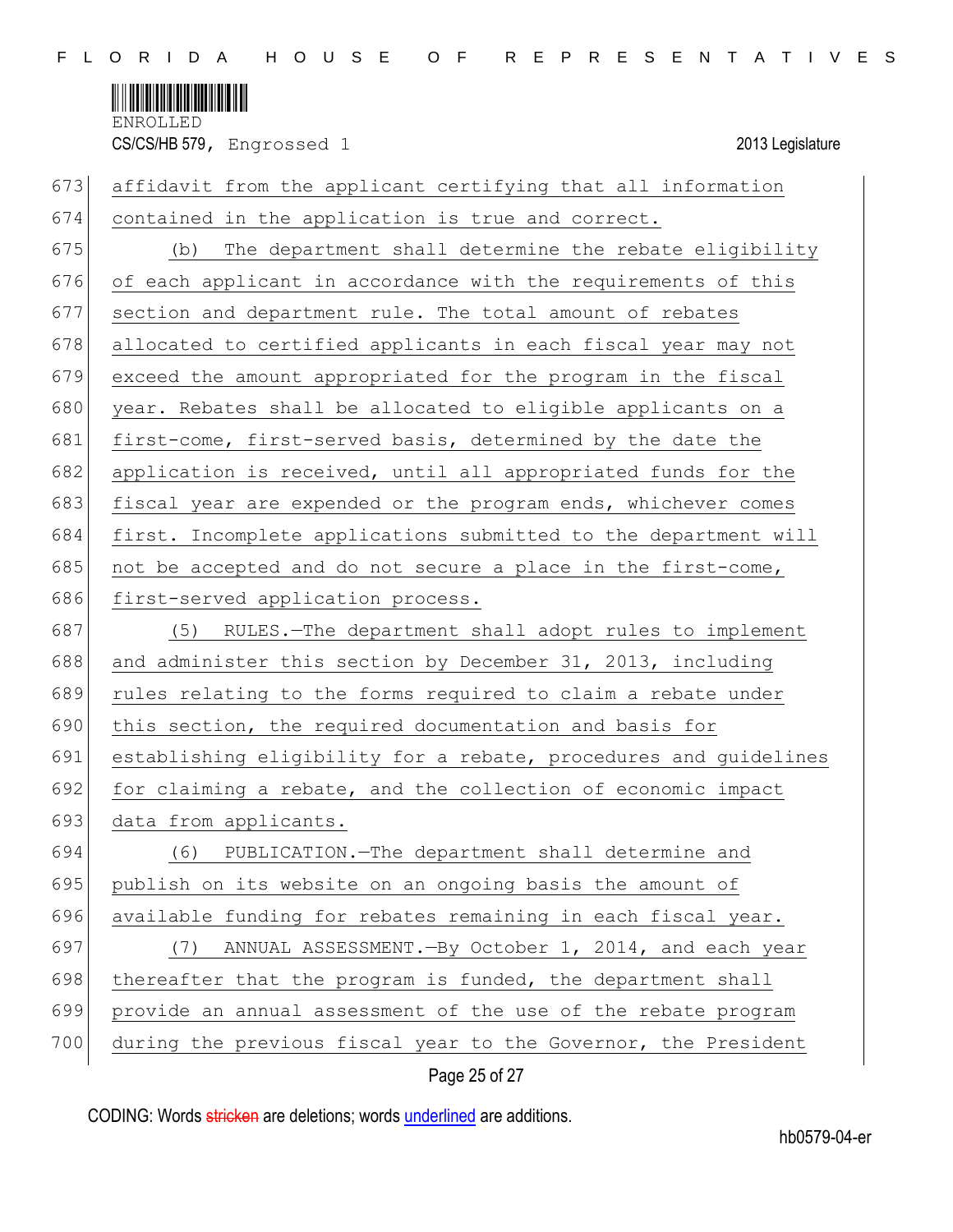

CS/CS/HB 579, Engrossed 1 2013 Legislature

| 701 | of the Senate, the Speaker of the House of Representatives, and  |
|-----|------------------------------------------------------------------|
| 702 | the Office of Program Policy Analysis and Government             |
| 703 | Accountability. The assessment shall include, at a minimum, the  |
| 704 | following information:                                           |
| 705 | The name of each applicant awarded a rebate under this<br>(a)    |
| 706 | section;                                                         |
| 707 | The amount of the rebates awarded to each applicant;<br>(b)      |
| 708 | The type and description of each eligible vehicle for<br>(C)     |
| 709 | which each applicant applied for a rebate; and                   |
| 710 | The aggregate amount of funding awarded for all<br>(d)           |
| 711 | applicants claiming rebates under this section.                  |
| 712 | REPORT.-By January 31, 2016, the Office of Program<br>(8)        |
| 713 | Policy Analysis and Government Accountability shall release a    |
| 714 | report reviewing the rebate program to the Governor, the         |
| 715 | President of the Senate, and the Speaker of the House of         |
| 716 | Representatives. The review shall include an analysis of the     |
| 717 | economic benefits resulting to the state from the program.       |
| 718 | (9) EFFECTIVE DATE. - This section shall take effect July 1,     |
| 719 | 2013.                                                            |
| 720 | Section 18. Beginning in the 2013-2014 fiscal year and           |
| 721 | each year thereafter through the 2017-2018 fiscal year, the sum  |
| 722 | of \$6 million in recurring funds is appropriated in each fiscal |
| 723 | year from the General Revenue Fund to the Department of          |
| 724 | Agriculture and Consumer Services for the purpose of funding the |
| 725 | natural gas fuel fleet vehicle rebate program created by this    |
| 726 | act.                                                             |
| 727 | Section 19. Except as otherwise expressly provided in this       |
| 728 | act and except for this section, which shall take effect July 1, |
|     | Page 26 of 27                                                    |